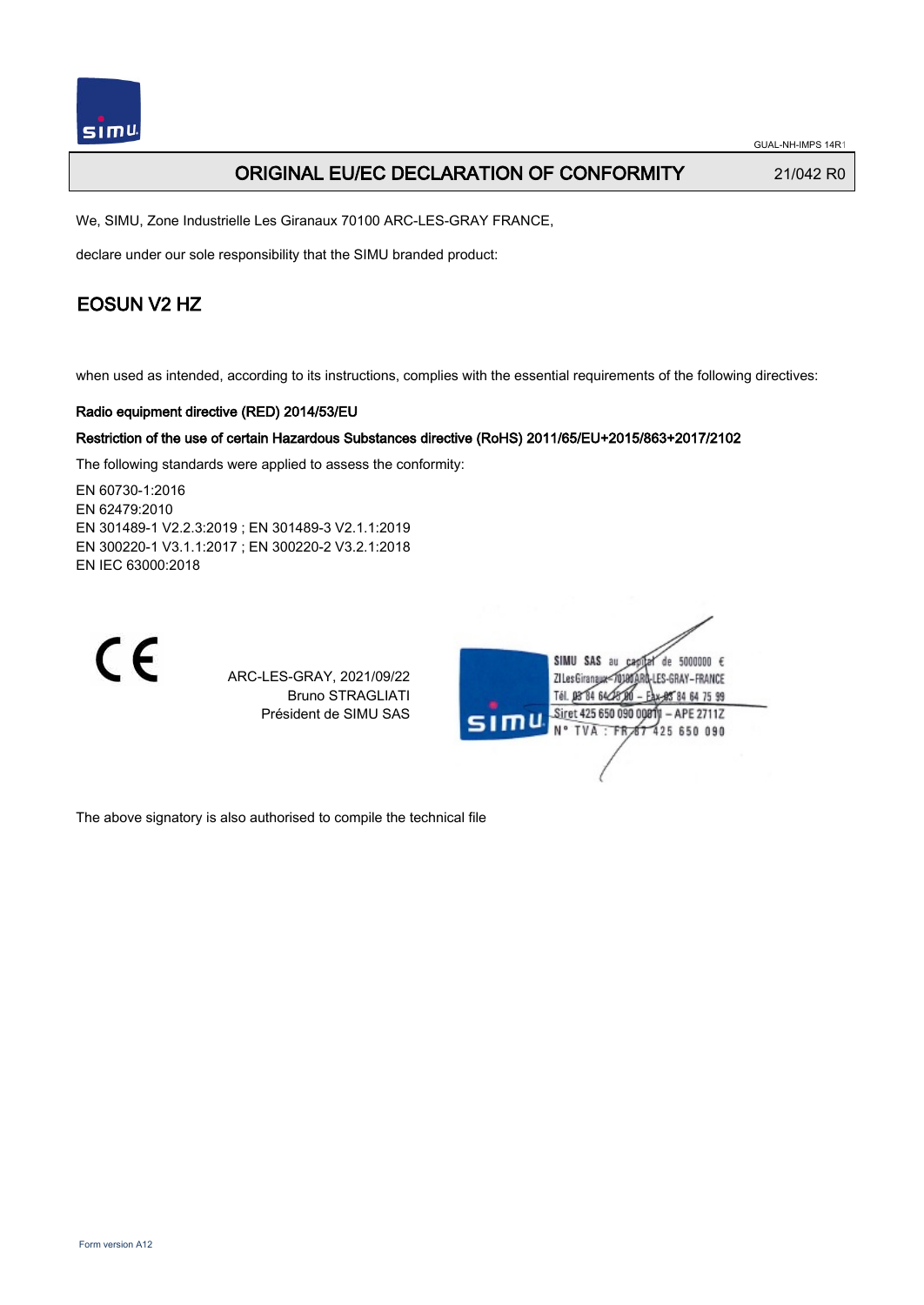

## ORIGINAL EU/EC DECLARATION OF CONFORMITY DECLARATION EU/CE DE CONFORMITE ORIGINALE

21/042 R0

We, SIMU, Zone Industrielle Les Giranaux 70100 ARC-LES-GRAY FRANCE, Nous,

declare under our sole responsibility that the SIMU branded product: declarons sous notre seule responsabilité que le produit de marque SIMU

# EOSUN V2 HZ

when used as intended, according to its instructions, complies with the essential requirements of the following directives: utilisé, selon l'usage prévu, comme décrit dans son manuel d'utilisation, est conforme aux exigences essentielles des directives suivantes

### Radio equipment directive (RED) 2014/53/EU

Directive sur les équipements radio 2014/53/EU

# Restriction of the use of certain Hazardous Substances directive (RoHS) 2011/65/EU+2015/863+2017/2102

Directive RoHS 2011/65/EU+2015/863+2017/2102

The following standards were applied to assess the conformity: Les normes de référence suivantes ont été appliquées pour évaluer la conformité

EN 60730‑1:2016 EN 62479:2010 EN 301489‑1 V2.2.3:2019 ; EN 301489‑3 V2.1.1:2019 EN 300220‑1 V3.1.1:2017 ; EN 300220‑2 V3.2.1:2018 EN IEC 63000:2018

C E

ARC-LES-GRAY, 2021/09/22 Bruno STRAGLIATI Président de SIMU SAS



The above signatory is also authorised to compile the technical file La personne signataire ci-dessus est aussi celle autorisée à constituer le dossier technique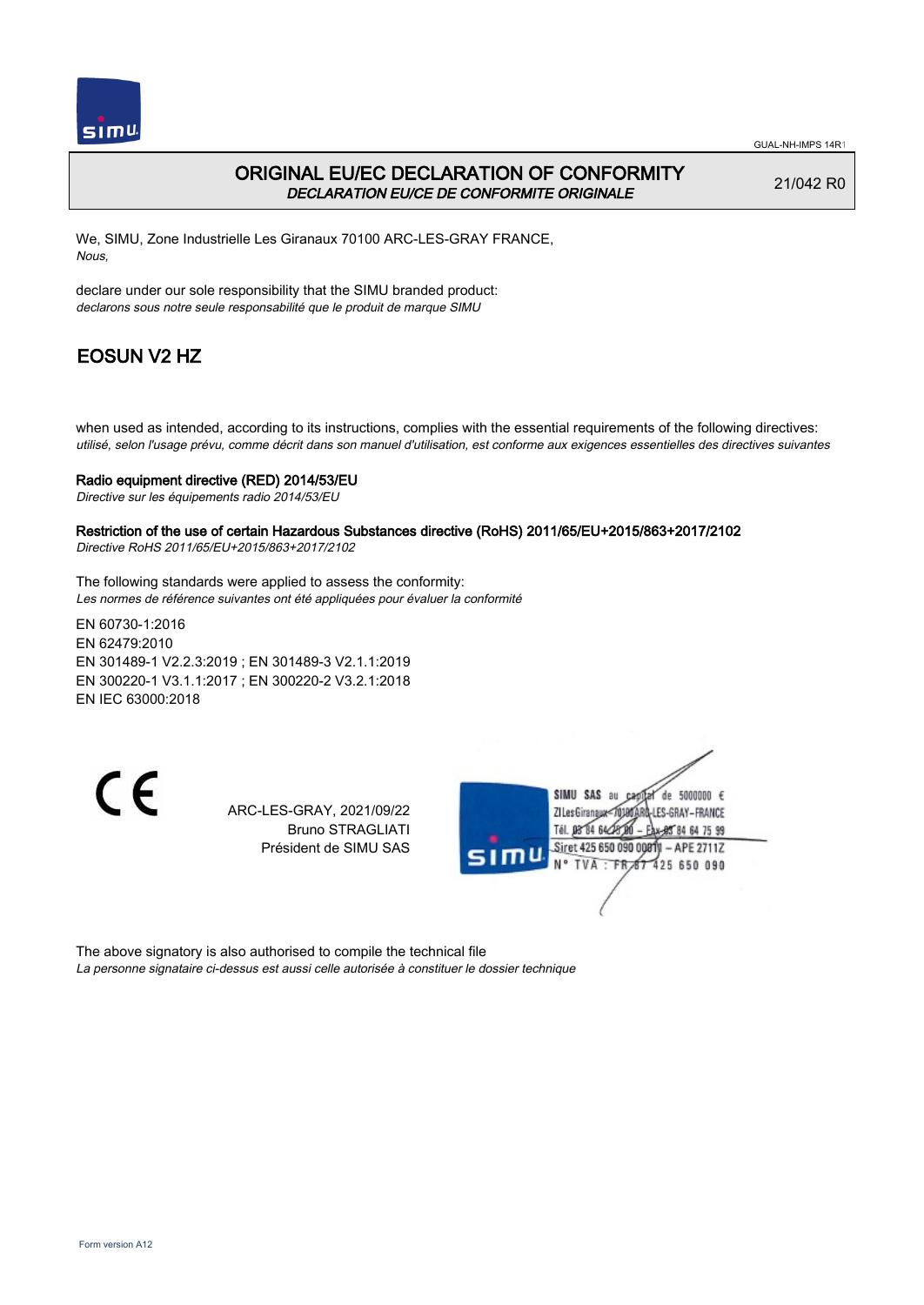

### ORIGINAL EU/EC DECLARATION OF CONFORMITY ORIGINAL EU/EG-KONFORMITÄTSERKLÄRUNG

21/042 R0

We, SIMU, Zone Industrielle Les Giranaux 70100 ARC-LES-GRAY FRANCE, Wir,

declare under our sole responsibility that the SIMU branded product: erklären unter unserer alleinigen Verantwortung, dass das mit der Marke SIMU versehene Produkt

# EOSUN V2 HZ

when used as intended, according to its instructions, complies with the essential requirements of the following directives: den einschlägigen Bestimmungen der folgenden Richtlinien entspricht, wenn es nach den Anweisungen des Herstellers bestimmungsgemäß verwendet wird

### Radio equipment directive (RED) 2014/53/EU

Funkanlagen-Richtlinie 2014/53/EU

## Restriction of the use of certain Hazardous Substances directive (RoHS) 2011/65/EU+2015/863+2017/2102

RoHS-Richtlinie 2011/65/EU+2015/863+2017/2102

The following standards were applied to assess the conformity: Die Konformität wird durch die Einhaltung folgender Normen nachgewiesen

EN 60730‑1:2016 EN 62479:2010 EN 301489‑1 V2.2.3:2019 ; EN 301489‑3 V2.1.1:2019 EN 300220‑1 V3.1.1:2017 ; EN 300220‑2 V3.2.1:2018 EN IEC 63000:2018

CE

ARC-LES-GRAY, 2021/09/22 Bruno STRAGLIATI Président de SIMU SAS



The above signatory is also authorised to compile the technical file Die oben genannte Person ist auch bevollmächtigt, die relevanten technischen Unterlagen zusammenzustellen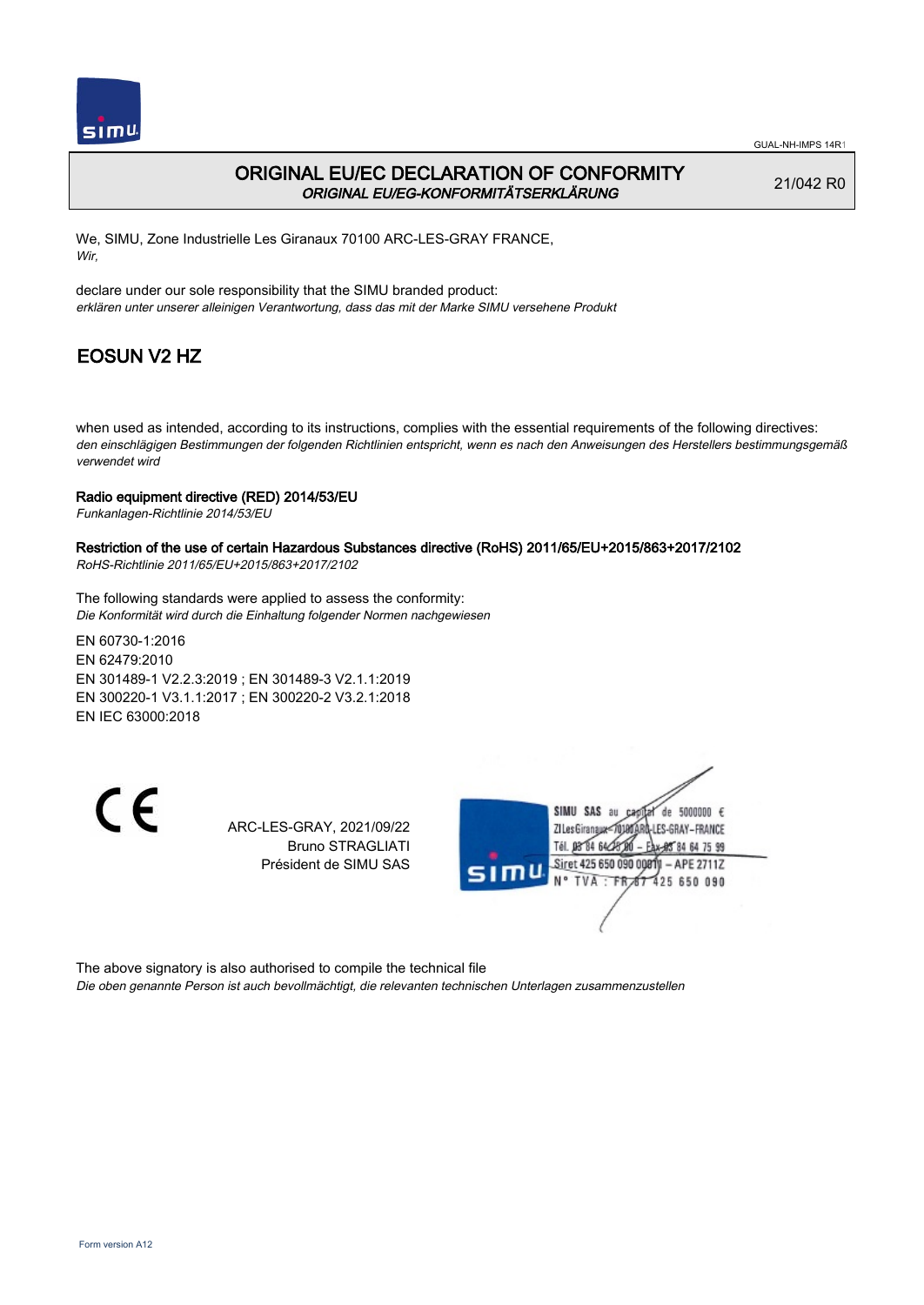

### ORIGINAL EU/EC DECLARATION OF CONFORMITY DECLARACIÓN UE/CE DE CONFORMIDAD ORIGINAL

21/042 R0

We, SIMU, Zone Industrielle Les Giranaux 70100 ARC-LES-GRAY FRANCE, Nosotros,

declare under our sole responsibility that the SIMU branded product: declaramos bajo nuestra única responsabilidad, que los productos de la marca SIMU

# EOSUN V2 HZ

when used as intended, according to its instructions, complies with the essential requirements of the following directives: cuando se utilizan según el uso previsto, de conformidad con sus instrucciones, cumplen con los requisitos esenciales de las siguientes directivas

### Radio equipment directive (RED) 2014/53/EU

Directiva equipos radioeléctricos 2014/53/EU

## Restriction of the use of certain Hazardous Substances directive (RoHS) 2011/65/EU+2015/863+2017/2102

Directiva RoHS 2011/65/EU+2015/863+2017/2102

The following standards were applied to assess the conformity: Las siguientes normas de referencia han sido aplicadas para evaluar la conformidad

EN 60730‑1:2016 EN 62479:2010 EN 301489‑1 V2.2.3:2019 ; EN 301489‑3 V2.1.1:2019 EN 300220‑1 V3.1.1:2017 ; EN 300220‑2 V3.2.1:2018 EN IEC 63000:2018

CE

ARC-LES-GRAY, 2021/09/22 Bruno STRAGLIATI Président de SIMU SAS



The above signatory is also authorised to compile the technical file el firmante, anteriormente mencionado tambien esta facultado para elaborar el expediente tecnico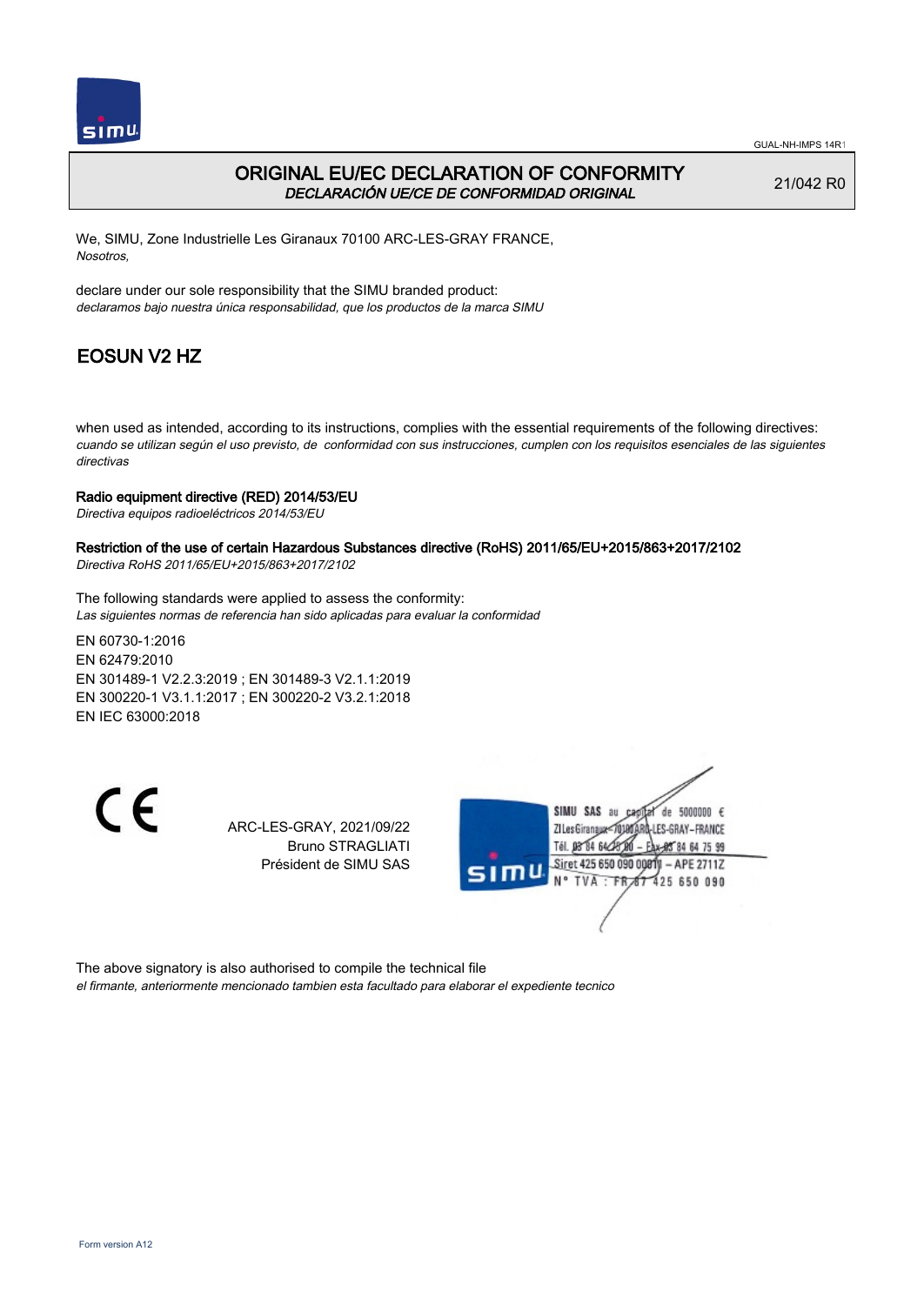

## ORIGINAL EU/EC DECLARATION OF CONFORMITY DICHIARAZIONE DI CONFORMITÀ UE/CE ORIGINALE

21/042 R0

We, SIMU, Zone Industrielle Les Giranaux 70100 ARC-LES-GRAY FRANCE, Noi,

declare under our sole responsibility that the SIMU branded product: dichiariamo sotto la nostra esclusiva responsabilità che l'appareccho di marca SIMU

# EOSUN V2 HZ

when used as intended, according to its instructions, complies with the essential requirements of the following directives: se utilizzato secondo l'uso previsto, come descritto nel suo manuale d'istruzioni, è conforme ai requisiti essenziali delle seguenti Direttive

### Radio equipment directive (RED) 2014/53/EU

Direttiva apparecchiature radio 2014/53/EU

Restriction of the use of certain Hazardous Substances directive (RoHS) 2011/65/EU+2015/863+2017/2102 Direttiva RoHS 2011/65/EU+2015/863+2017/2102

The following standards were applied to assess the conformity: I seguenti standard di riferimento sono stati applicati per ottenere la conformità

EN 60730‑1:2016 EN 62479:2010 EN 301489‑1 V2.2.3:2019 ; EN 301489‑3 V2.1.1:2019 EN 300220‑1 V3.1.1:2017 ; EN 300220‑2 V3.2.1:2018 EN IEC 63000:2018

C E

ARC-LES-GRAY, 2021/09/22 Bruno STRAGLIATI Président de SIMU SAS



The above signatory is also authorised to compile the technical file Il firmatario è inoltre autorizzato a costituire il fascicolo tecnico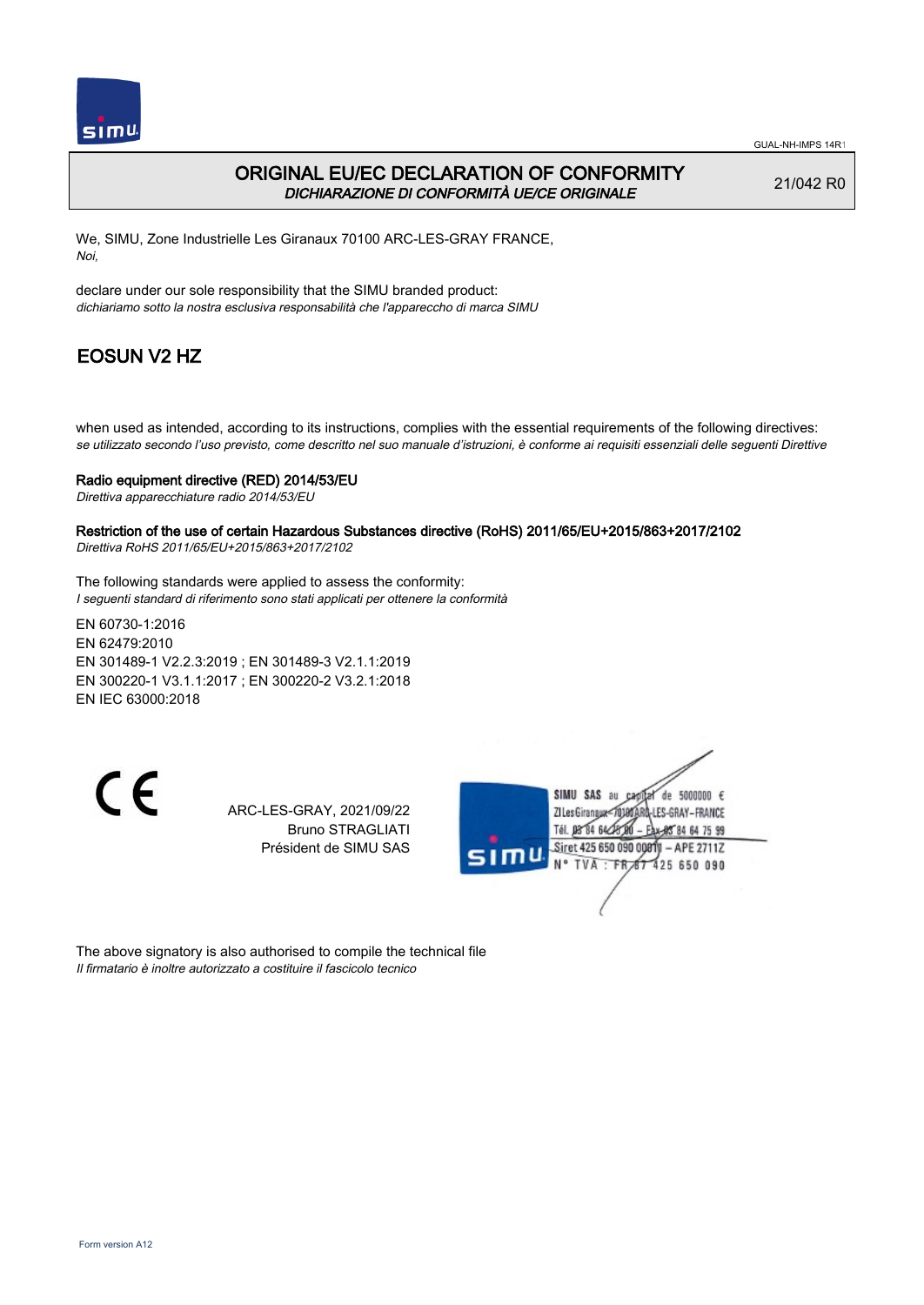

## ORIGINAL EU/EC DECLARATION OF CONFORMITY ОРИГИНАЛНА EU/EC ДЕКЛАРАЦИЯ ЗА СЪОТВЕТСТВИЕ

21/042 R0

We, SIMU, Zone Industrielle Les Giranaux 70100 ARC-LES-GRAY FRANCE, Ние,

declare under our sole responsibility that the SIMU branded product: декларираме на своя лична отговорност, че продукт с търговска марка SIMU

# EOSUN V2 HZ

when used as intended, according to its instructions, complies with the essential requirements of the following directives: когато се използва съобразно предназначението си и в съответствие с инструкциите е в съответствие с основните изисквания на следните директиви

#### Radio equipment directive (RED) 2014/53/EU

Директива за радио оборудване 2014/53/EU

#### Restriction of the use of certain Hazardous Substances directive (RoHS) 2011/65/EU+2015/863+2017/2102

RoHS Директива относно ограничението на употребата на определени опасни вещества в електрическото и електронното оборудване 2011/65/EU+2015/863+2017/2102

The following standards were applied to assess the conformity: Следните референтни стандарти са приложени за оценяване на съответствието

EN 60730‑1:2016 EN 62479:2010 EN 301489‑1 V2.2.3:2019 ; EN 301489‑3 V2.1.1:2019 EN 300220‑1 V3.1.1:2017 ; EN 300220‑2 V3.2.1:2018 EN IEC 63000:2018

C E

ARC-LES-GRAY, 2021/09/22 Bruno STRAGLIATI Président de SIMU SAS



The above signatory is also authorised to compile the technical file Гоеподписващия също е упълномощен да съставя техническо досие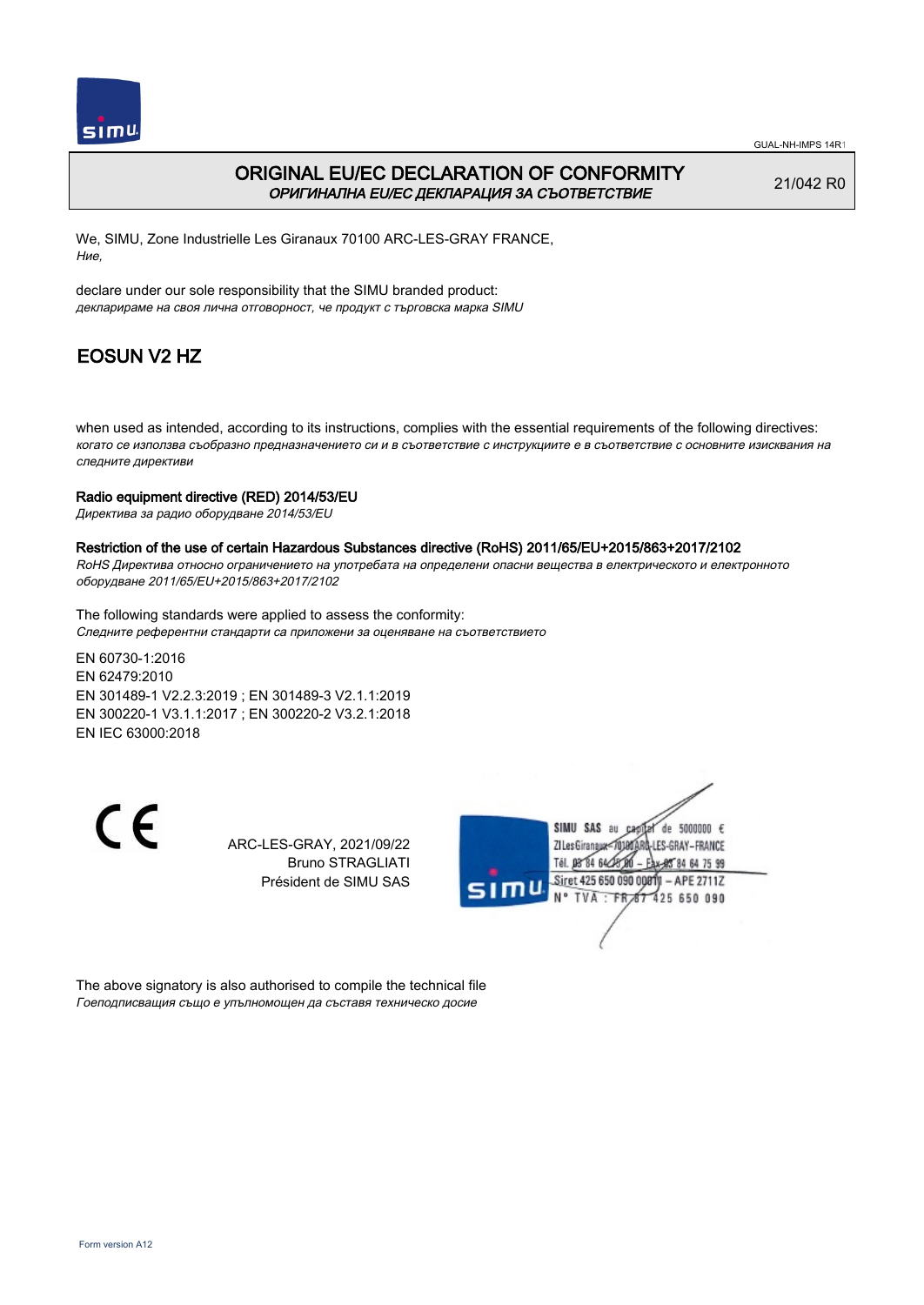

## ORIGINAL EU/EC DECLARATION OF CONFORMITY ORIGINÁLNÍ EU/ES PROHLÁŠENÍ O SHODĚ

21/042 R0

We, SIMU, Zone Industrielle Les Giranaux 70100 ARC-LES-GRAY FRANCE, My,

declare under our sole responsibility that the SIMU branded product: prohlašujeme na svou výlučnou odpovědnost, že výrobek značky SIMU

# EOSUN V2 HZ

when used as intended, according to its instructions, complies with the essential requirements of the following directives: pokud je používán v souladu s účelem použití a s návodem, splňuje základní požadavky těchto směrnic

### Radio equipment directive (RED) 2014/53/EU

Směrnice o dodávání rádiových zařízení na trh 2014/53/EU

#### Restriction of the use of certain Hazardous Substances directive (RoHS) 2011/65/EU+2015/863+2017/2102

Směrnice o omezení používání některých nebezpečných látek v elektrických a elektronických zařízeních 2011/65/EU+2015/863+2017/2102

The following standards were applied to assess the conformity: Pro posouzení shody byly použity následující normy

EN 60730‑1:2016 EN 62479:2010 EN 301489‑1 V2.2.3:2019 ; EN 301489‑3 V2.1.1:2019 EN 300220‑1 V3.1.1:2017 ; EN 300220‑2 V3.2.1:2018 EN IEC 63000:2018

 $\epsilon$ 

ARC-LES-GRAY, 2021/09/22 Bruno STRAGLIATI Président de SIMU SAS



The above signatory is also authorised to compile the technical file Výše uvedená osoba je také osoba pověřená sestavením technické dokumentace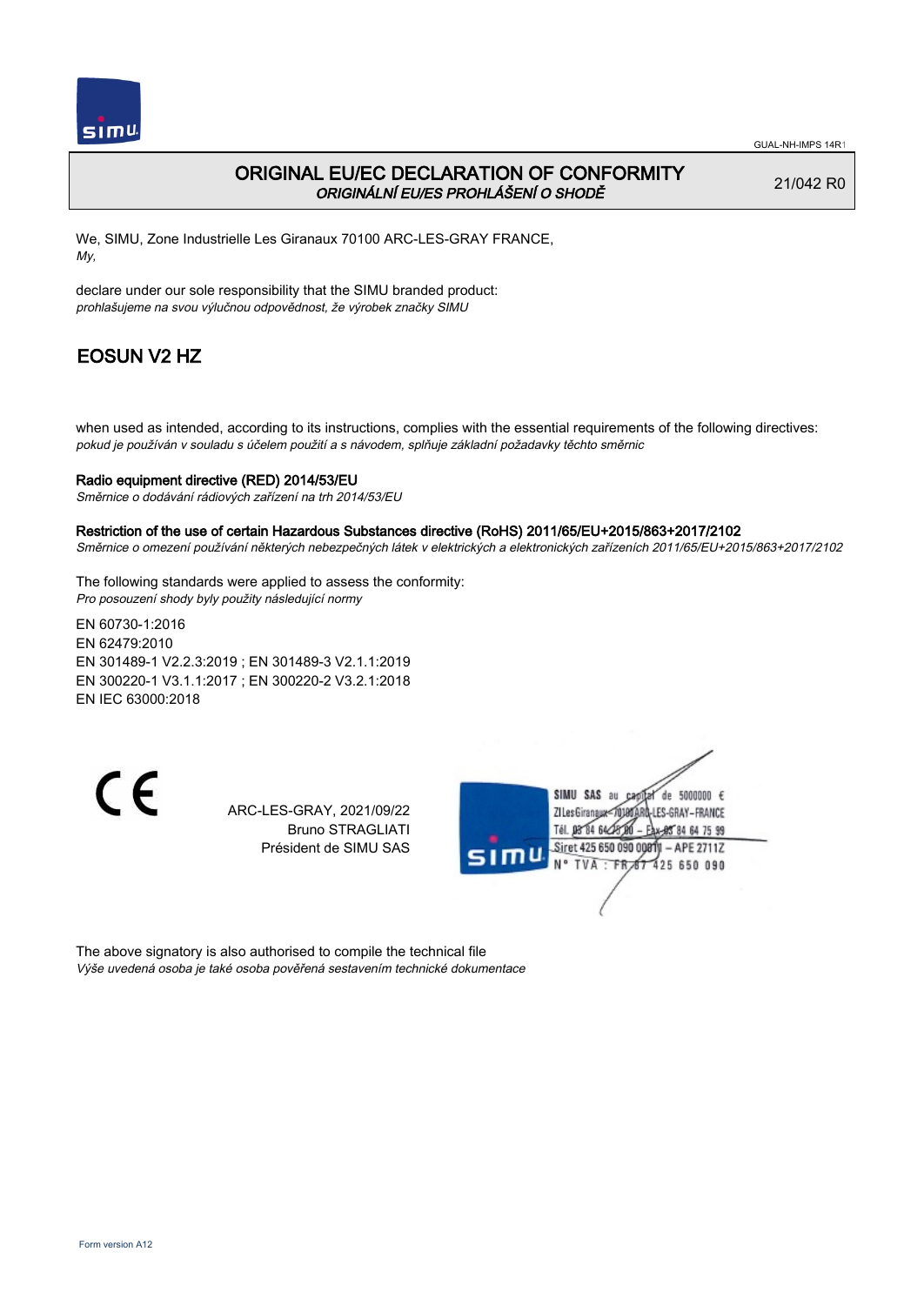

## ORIGINAL EU/EC DECLARATION OF CONFORMITY ORIGINAL EU/EF-OVERENSSTEMMELSESERKLÆRING

21/042 R0

We, SIMU, Zone Industrielle Les Giranaux 70100 ARC-LES-GRAY FRANCE, Vi,

declare under our sole responsibility that the SIMU branded product: erklærer som eneansvarlige, at SIMU mærkede produkter

# EOSUN V2 HZ

when used as intended, according to its instructions, complies with the essential requirements of the following directives: når det anvendes efter hensigten, efter dennes instrukser, overholder kravene i følgende direktiver

#### Radio equipment directive (RED) 2014/53/EU

Radioudstyrsdirektivet 2014/53/EU

#### Restriction of the use of certain Hazardous Substances directive (RoHS) 2011/65/EU+2015/863+2017/2102 RoHS direktiv 2011/65/EU+2015/863+2017/2102

The following standards were applied to assess the conformity:

Referencestandarderne der følger blev anvendt til at vurdere overholdelsen

EN 60730‑1:2016 EN 62479:2010 EN 301489‑1 V2.2.3:2019 ; EN 301489‑3 V2.1.1:2019 EN 300220‑1 V3.1.1:2017 ; EN 300220‑2 V3.2.1:2018 EN IEC 63000:2018

 $\epsilon$ 

ARC-LES-GRAY, 2021/09/22 Bruno STRAGLIATI Président de SIMU SAS



The above signatory is also authorised to compile the technical file Personen nævnt ovenfor er også godkendt til at udarbejde det tekniske dossier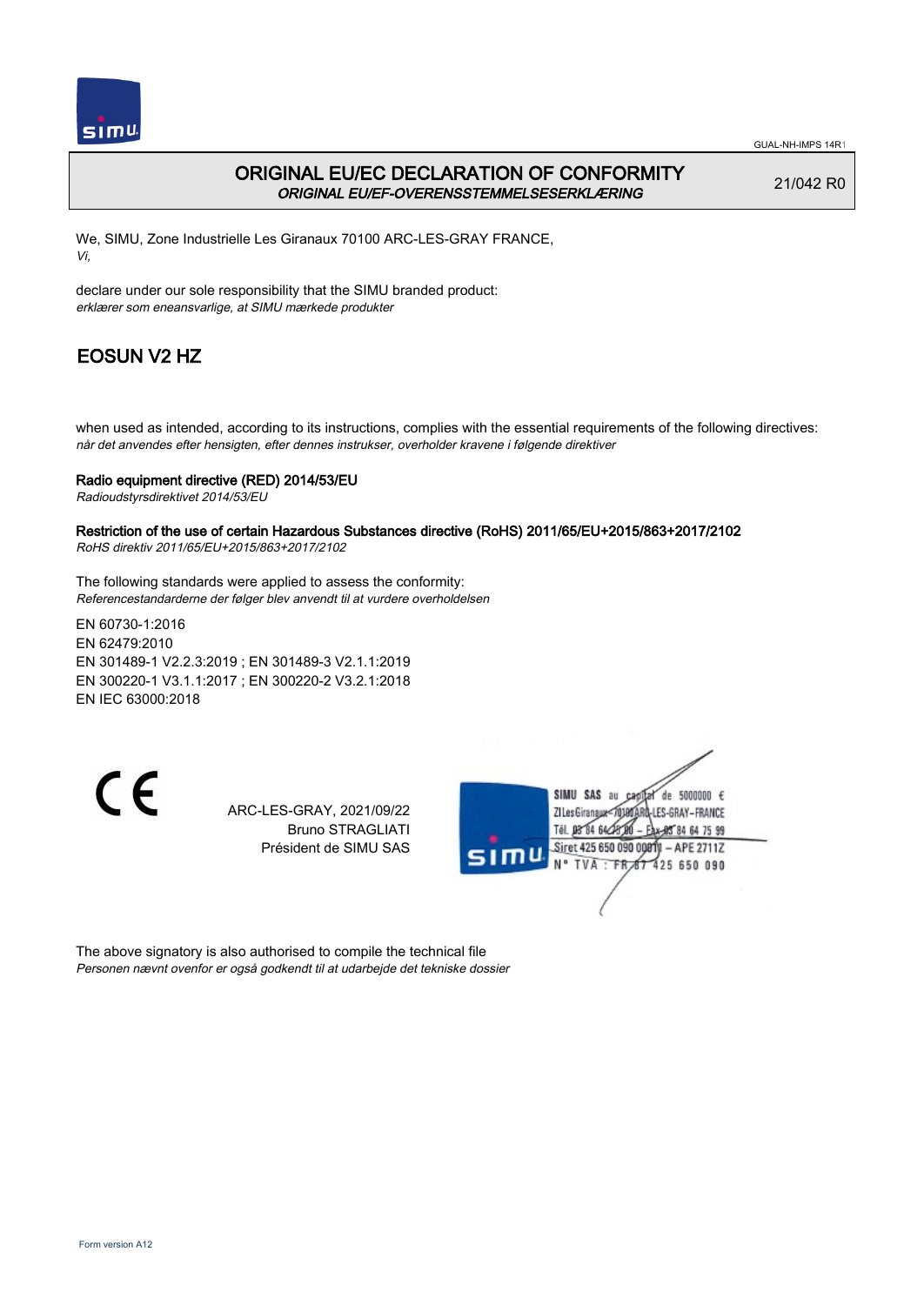

## ORIGINAL EU/EC DECLARATION OF CONFORMITY EL/EK VASTAVUSDEKLARATSIOON

21/042 R0

We, SIMU, Zone Industrielle Les Giranaux 70100 ARC-LES-GRAY FRANCE, Meie,

declare under our sole responsibility that the SIMU branded product: kinnitame kogu vastutusega, et SIMU kaubamärgiga tooted

# EOSUN V2 HZ

when used as intended, according to its instructions, complies with the essential requirements of the following directives: kui kasutatakse eesmärgipäraselt ja juhiste kohaselt, vastavad käesoleva direktiivi põhinõuetele

### Radio equipment directive (RED) 2014/53/EU

Direktiiv raadioseadmete turul kättesaadavuse kohta 2014/53/EU

#### Restriction of the use of certain Hazardous Substances directive (RoHS) 2011/65/EU+2015/863+2017/2102

RoHs direktiiv ohtlike ainete kasutamise piirangute kohta elektri- ja elektroonikaseadmetes 2011/65/EU+2015/863+2017/2102

The following standards were applied to assess the conformity: Vastavusdeklaratsiooni hindamiseks kasutatakse järgmisi standardeid

EN 60730‑1:2016 EN 62479:2010 EN 301489‑1 V2.2.3:2019 ; EN 301489‑3 V2.1.1:2019 EN 300220‑1 V3.1.1:2017 ; EN 300220‑2 V3.2.1:2018 EN IEC 63000:2018

C E

ARC-LES-GRAY, 2021/09/22 Bruno STRAGLIATI Président de SIMU SAS



The above signatory is also authorised to compile the technical file Eelpool nimetatud isik on volitatud koostama tehnilist dokumentatsiooni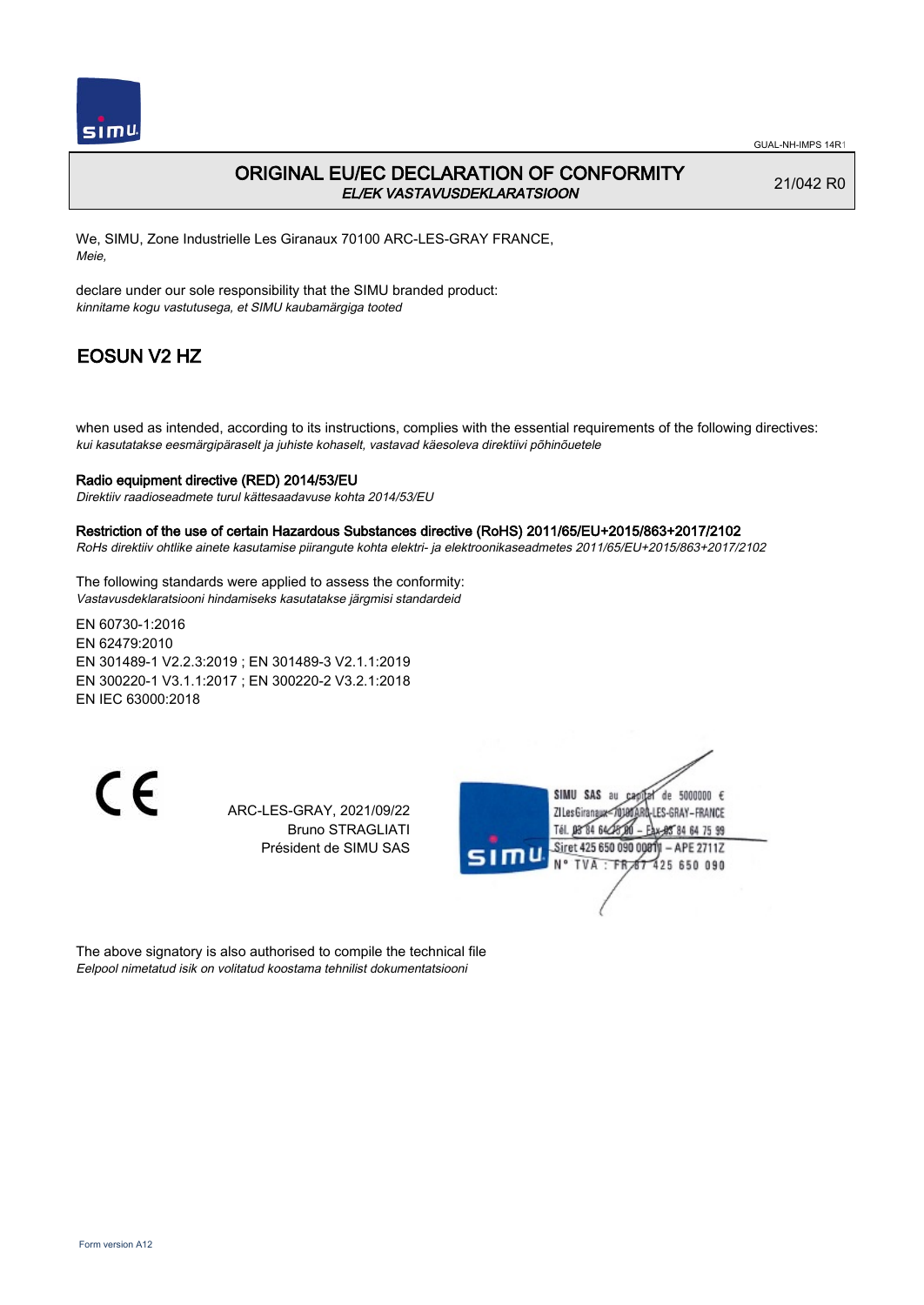

GUAL-NH-IMPS 14R1

## ORIGINAL EU/EC DECLARATION OF CONFORMITY ALKUPERÄISET EU/EY-VAATIMUSTENMUKAISUUSVAKUUTUS

21/042 R0

We, SIMU, Zone Industrielle Les Giranaux 70100 ARC-LES-GRAY FRANCE, Me,

declare under our sole responsibility that the SIMU branded product: vakuutamme omalla vastuullamme, että SIMU merkkituote

# EOSUN V2 HZ

when used as intended, according to its instructions, complies with the essential requirements of the following directives: kun käytettynä oikein ja sen ohjeiden mukaan, noudattaa seuraavien direktiivien olennaisia vaatimuksia

### Radio equipment directive (RED) 2014/53/EU

Radiolaitteiden direktiivin 2014/53/EU

#### Restriction of the use of certain Hazardous Substances directive (RoHS) 2011/65/EU+2015/863+2017/2102 RoHS direktiivin 2011/65/EU+2015/863+2017/2102

The following standards were applied to assess the conformity:

Seuraavia viitestandardeja sovellettiin vaatimustenmukaisuusvakuutusta arvioitaessa

EN 60730‑1:2016 EN 62479:2010 EN 301489‑1 V2.2.3:2019 ; EN 301489‑3 V2.1.1:2019 EN 300220‑1 V3.1.1:2017 ; EN 300220‑2 V3.2.1:2018 EN IEC 63000:2018

 $\epsilon$ 

ARC-LES-GRAY, 2021/09/22 Bruno STRAGLIATI Président de SIMU SAS



The above signatory is also authorised to compile the technical file Yllä allekirjoittaja on myös valtuutettu kokoamaan teknisten tiedostojen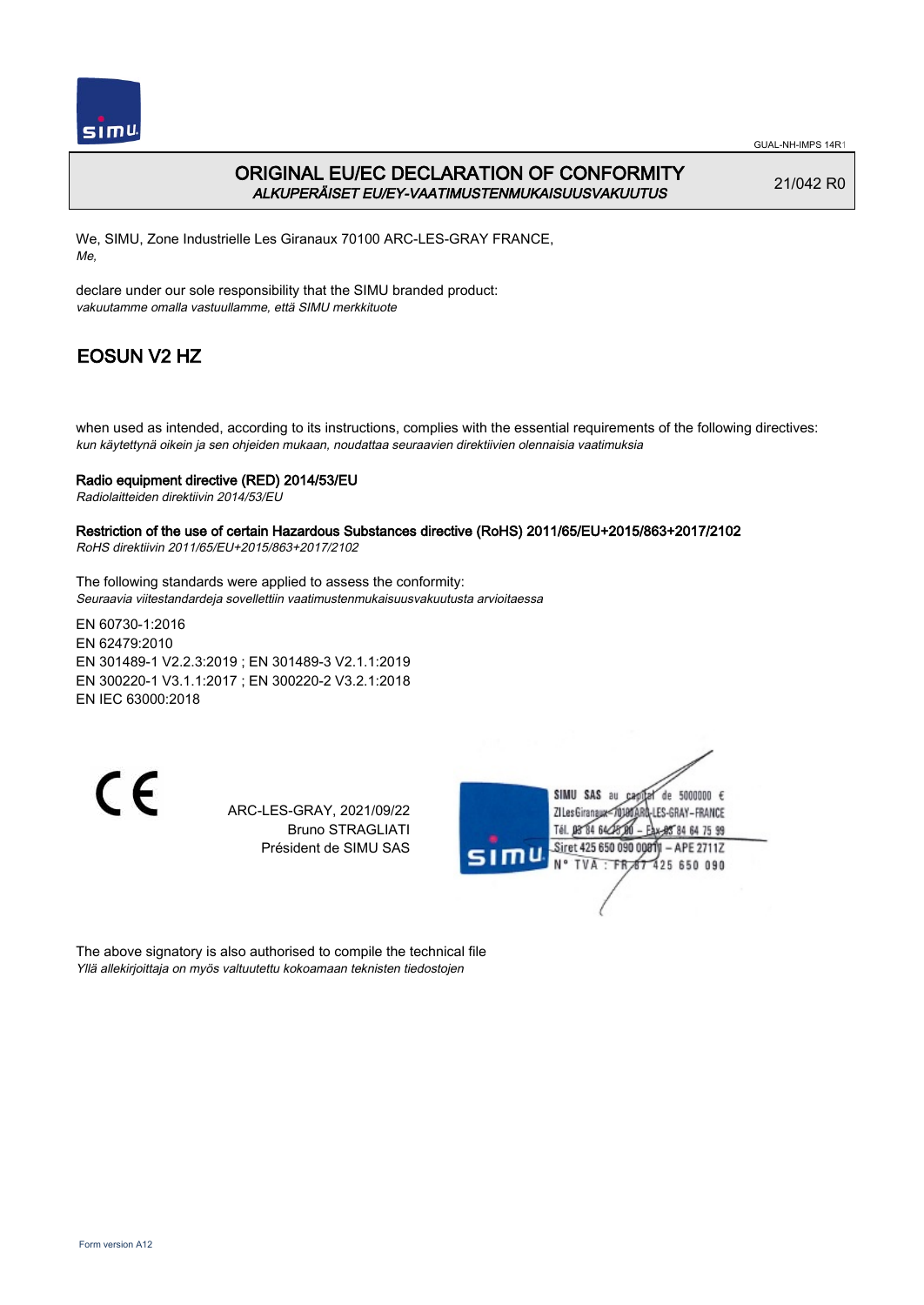

## ORIGINAL EU/EC DECLARATION OF CONFORMITY ΠΡΩΤΟΤΥΠΟ ΔΗΛΩΣΗ ΣΥΜΜΟΡΦΩΣΗΣ ΕΕ/EK

21/042 R0

We, SIMU, Zone Industrielle Les Giranaux 70100 ARC-LES-GRAY FRANCE, εμείς,

declare under our sole responsibility that the SIMU branded product: Δηλώνουμε αναλαμβάνοντας την αποκλειστική ευθύνη ότι το επώνυμο προϊόν SIMU

# EOSUN V2 HZ

when used as intended, according to its instructions, complies with the essential requirements of the following directives: όταν χρησιμοποιείται όπως έχει προβλεφθεί, σύμφωνα με τις οδηγίες του, συμφωνεί με τις βασικές απαιτήσεις των ακόλουθων οδηγιών

#### Radio equipment directive (RED) 2014/53/EU

Οδηγία ραδιοεξοπλισμού 2014/53/EU

#### Restriction of the use of certain Hazardous Substances directive (RoHS) 2011/65/EU+2015/863+2017/2102 Οδηγίας RoHS 2011/65/EU+2015/863+2017/2102

The following standards were applied to assess the conformity: Τα πρότυπα αναφοράς που ακολουθούν εφαρμόστηκαν με σκοπό την αξιολόγηση της συμμόρφωσης

EN 60730‑1:2016 EN 62479:2010 EN 301489‑1 V2.2.3:2019 ; EN 301489‑3 V2.1.1:2019 EN 300220‑1 V3.1.1:2017 ; EN 300220‑2 V3.2.1:2018 EN IEC 63000:2018

C E

ARC-LES-GRAY, 2021/09/22 Bruno STRAGLIATI Président de SIMU SAS



The above signatory is also authorised to compile the technical file

Το πρόσωπο που αναφέρεται παραπάνω είναι επίσης εξουσιοδοτημένο να καταρτίσει τον τεχνικό φάκελο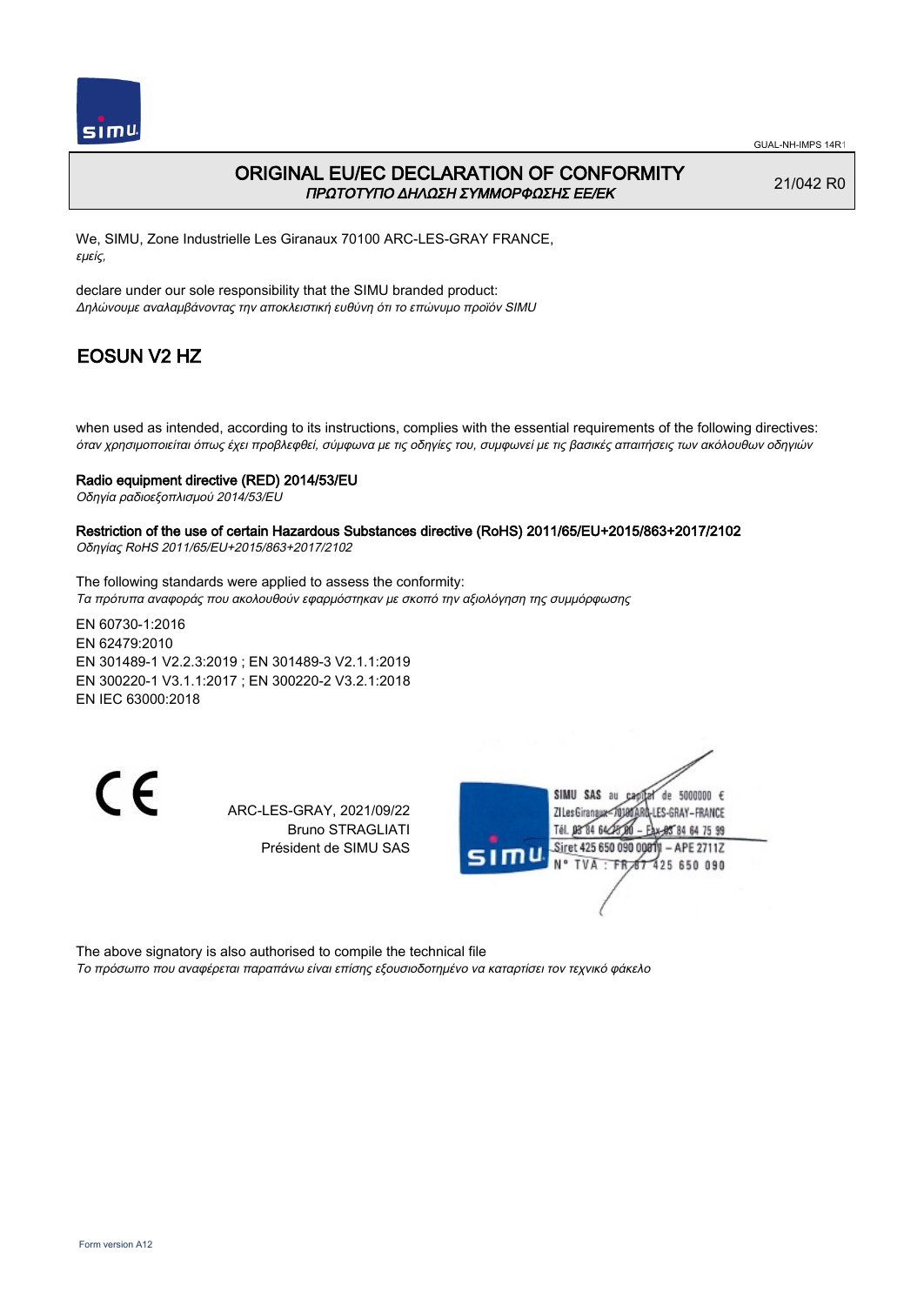

## ORIGINAL EU/EC DECLARATION OF CONFORMITY ORGINALNA EU/EC DEKLARACIJA O USKLAĐENOSTI

21/042 R0

We, SIMU, Zone Industrielle Les Giranaux 70100 ARC-LES-GRAY FRANCE, Mi,

declare under our sole responsibility that the SIMU branded product: izjavljujemo pod punom odgovornošču da je proizvod marke SIMU

# EOSUN V2 HZ

when used as intended, according to its instructions, complies with the essential requirements of the following directives: ako se upotrebljava prema namjeni, prema važećim uputama, usklađen sa prijeko potrebnim zahtijevima slijedećih direktiva

#### Radio equipment directive (RED) 2014/53/EU

Direktiva za radijsku opremu 2014/53/EU

## Restriction of the use of certain Hazardous Substances directive (RoHS) 2011/65/EU+2015/863+2017/2102

Direktiva RoHS 2011/65/EU+2015/863+2017/2102

The following standards were applied to assess the conformity: Slijedeće reference standarda se primjenjuju da se odredi usklađenost

EN 60730‑1:2016 EN 62479:2010 EN 301489‑1 V2.2.3:2019 ; EN 301489‑3 V2.1.1:2019 EN 300220‑1 V3.1.1:2017 ; EN 300220‑2 V3.2.1:2018 EN IEC 63000:2018

 $\epsilon$ 

ARC-LES-GRAY, 2021/09/22 Bruno STRAGLIATI Président de SIMU SAS



The above signatory is also authorised to compile the technical file Gore navedeni potpisnik također je ovlašten za sastavljanje tehničkog dokumenta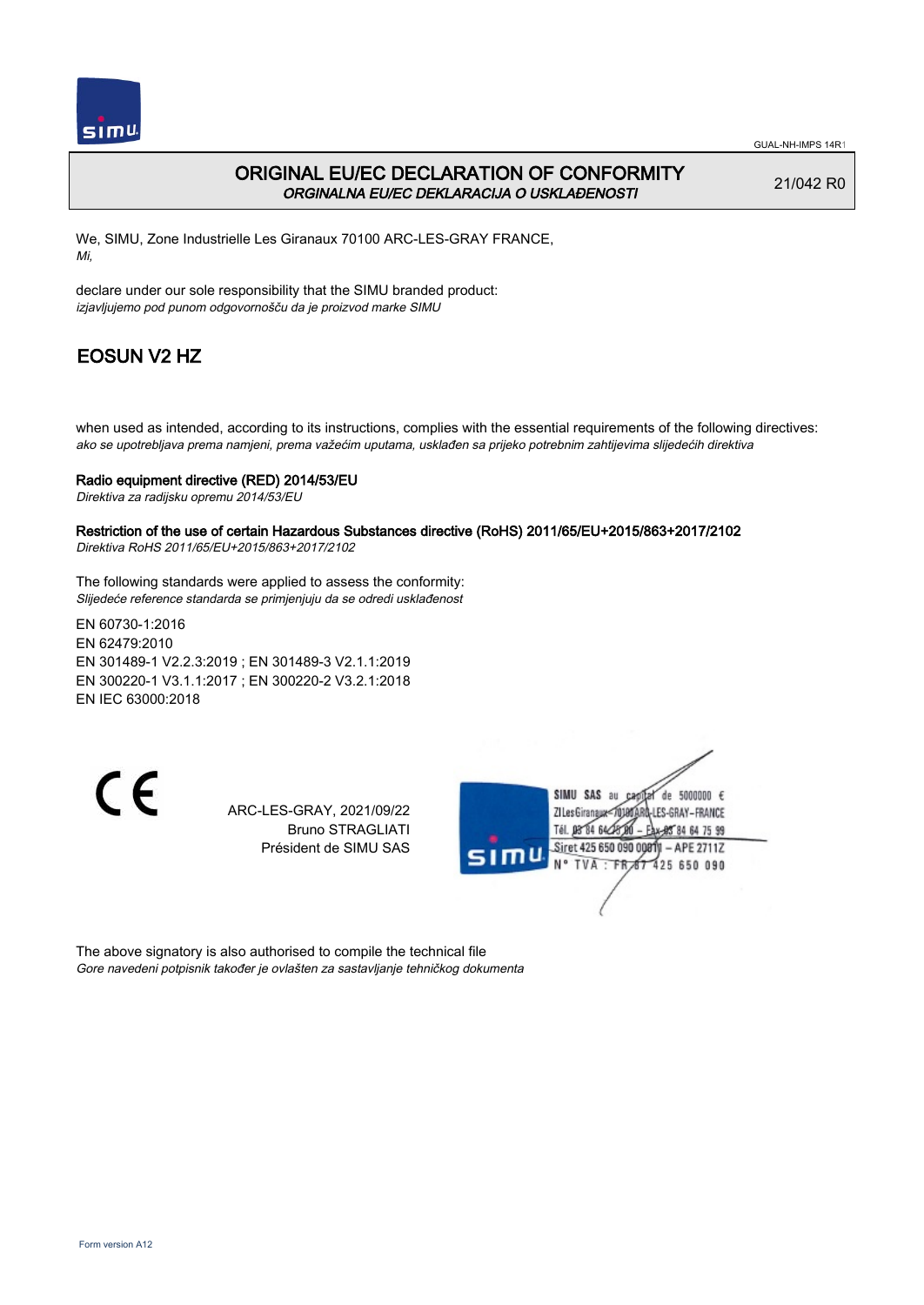

### ORIGINAL EU/EC DECLARATION OF CONFORMITY Eredeti EU/CE Megfelelőségi Nyilatkozat

21/042 R0

We, SIMU, Zone Industrielle Les Giranaux 70100 ARC-LES-GRAY FRANCE, Alulírott,

declare under our sole responsibility that the SIMU branded product: felelősségünk teljes tudatában kijelentjük, hogy a szóban forgó SIMU termék

# EOSUN V2 HZ

when used as intended, according to its instructions, complies with the essential requirements of the following directives: megfelel, az alábbi irányelvekben megfogalmazott alapvető követelményeknek

### Radio equipment directive (RED) 2014/53/EU

A rádióberendezésekről szóló irányelv 2014/53/EU

Restriction of the use of certain Hazardous Substances directive (RoHS) 2011/65/EU+2015/863+2017/2102 RoHS irányelv 2011/65/EU+2015/863+2017/2102

The following standards were applied to assess the conformity: A megfelelőség biztosításának érdekében az alábbi szabványok kerültek alkalmazásra

EN 60730‑1:2016 EN 62479:2010 EN 301489‑1 V2.2.3:2019 ; EN 301489‑3 V2.1.1:2019 EN 300220‑1 V3.1.1:2017 ; EN 300220‑2 V3.2.1:2018 EN IEC 63000:2018

C E

ARC-LES-GRAY, 2021/09/22 Bruno STRAGLIATI Président de SIMU SAS



The above signatory is also authorised to compile the technical file A fent említett aláíró is jogosult a műszaki dokumentáció összeállítására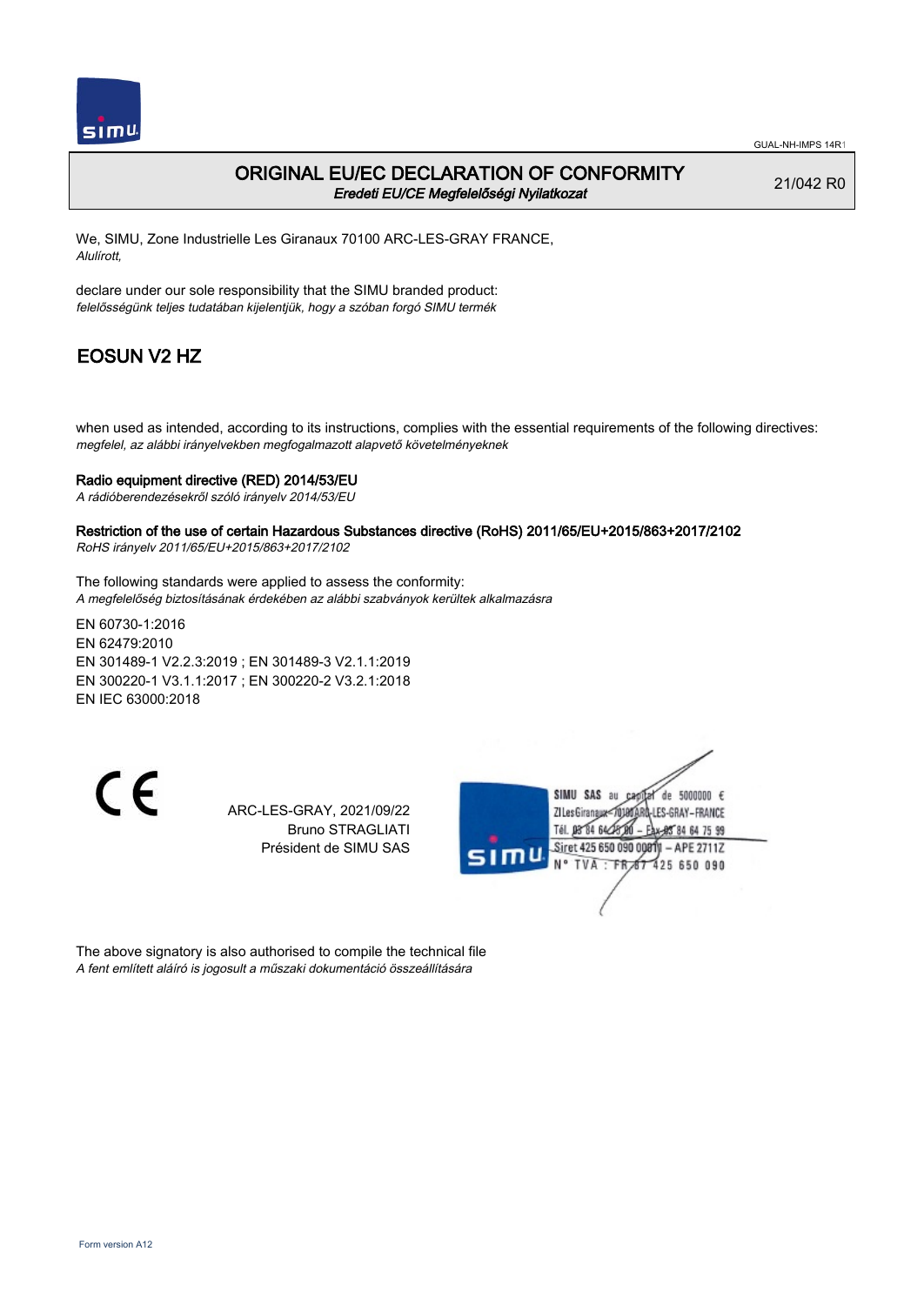

## ORIGINAL EU/EC DECLARATION OF CONFORMITY ORIGINALI ES/EB ATITIKTIES DEKLARACIJA

21/042 R0

We, SIMU, Zone Industrielle Les Giranaux 70100 ARC-LES-GRAY FRANCE, Mes,

declare under our sole responsibility that the SIMU branded product: atsakingai deklaruojame, kad SIMU kompanijos produktas

# EOSUN V2 HZ

when used as intended, according to its instructions, complies with the essential requirements of the following directives: naudojamas pagal paskirtį, pagal gamintojo instrukcijas, atitinka esminius šių Direktyvų reikalavimus

### Radio equipment directive (RED) 2014/53/EU

Radijo ryšio įrenginių direktyva 2014/53/EU

#### Restriction of the use of certain Hazardous Substances directive (RoHS) 2011/65/EU+2015/863+2017/2102

PMNA (RoHS) direktyva 2011/65/EU+2015/863+2017/2102

The following standards were applied to assess the conformity: Įverinti deklaruojamą atitiktį buvo taikomi toliau nurodyti standartai

EN 60730‑1:2016 EN 62479:2010 EN 301489‑1 V2.2.3:2019 ; EN 301489‑3 V2.1.1:2019 EN 300220‑1 V3.1.1:2017 ; EN 300220‑2 V3.2.1:2018 EN IEC 63000:2018

 $\epsilon$ 

ARC-LES-GRAY, 2021/09/22 Bruno STRAGLIATI Président de SIMU SAS



The above signatory is also authorised to compile the technical file Asmuo, pasirašęs šią deklaraciją, taip pat turi įgaliojimą sudaryti techninę bylą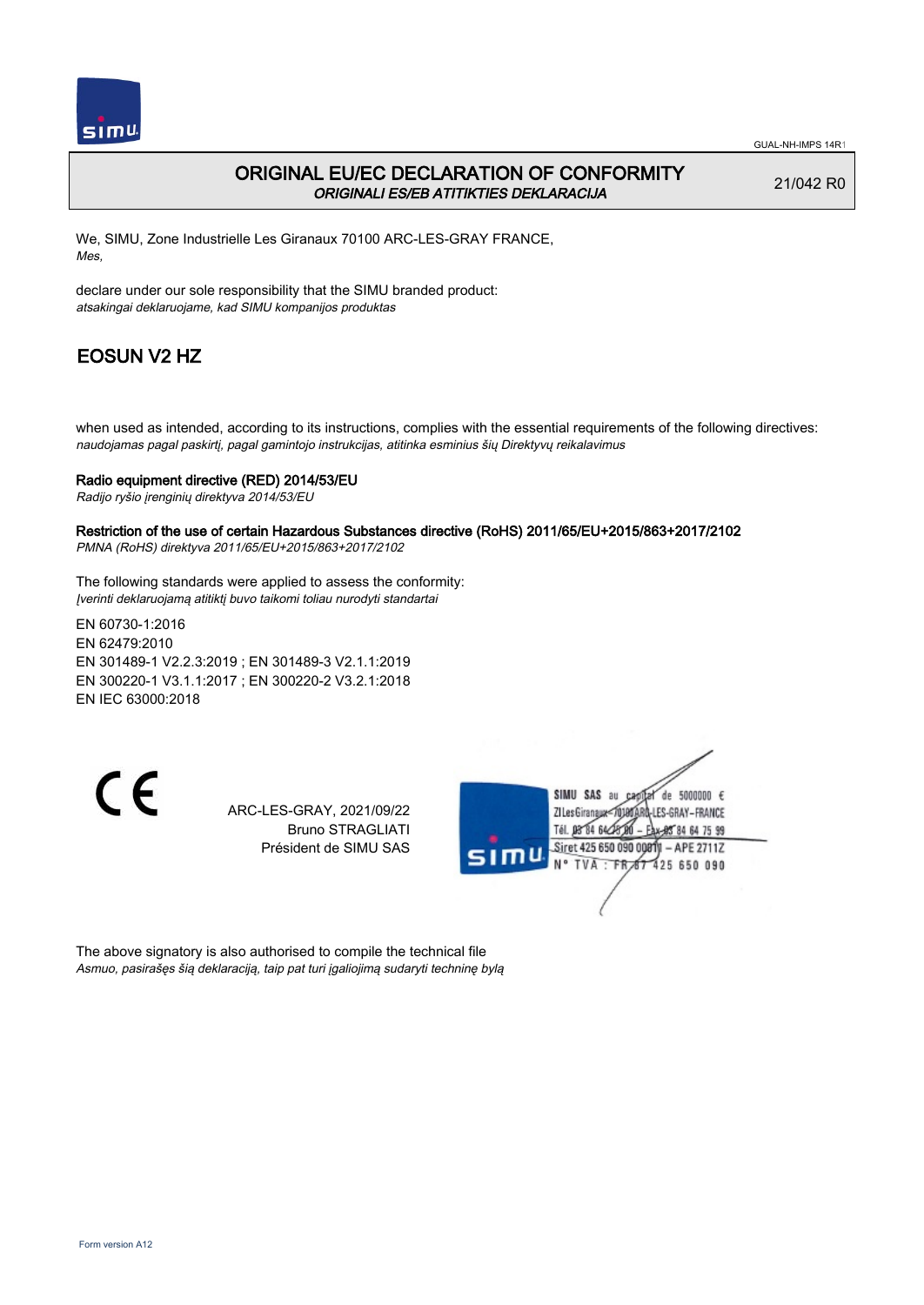

## ORIGINAL EU/EC DECLARATION OF CONFORMITY ES/EK ATBILSTĪBAS DEKLARĀCIJA

21/042 R0

We, SIMU, Zone Industrielle Les Giranaux 70100 ARC-LES-GRAY FRANCE, Mēs,

declare under our sole responsibility that the SIMU branded product: ar pilnu atbildību, apliecinām, ka SIMU zīmola produkti,

# EOSUN V2 HZ

when used as intended, according to its instructions, complies with the essential requirements of the following directives: ja tie tiek lietoti saskaņā ar norādījumiem, atbilst šo direktīvu pamatprasībām

### Radio equipment directive (RED) 2014/53/EU

Direktīva par radioiekārtu pieejamību tirgū 2014/53/EU

#### Restriction of the use of certain Hazardous Substances directive (RoHS) 2011/65/EU+2015/863+2017/2102

RoHs Direktīva par dažādu bīstamu vielu izmantošanas ierobežošanu elektriskās un elektroniskās iekārtās 2011/65/EU+2015/863+2017/2102

The following standards were applied to assess the conformity: Atbilstības deklarācijas novērtēšanai tiek pielietoti sekojoši standarti

EN 60730‑1:2016 EN 62479:2010 EN 301489‑1 V2.2.3:2019 ; EN 301489‑3 V2.1.1:2019 EN 300220‑1 V3.1.1:2017 ; EN 300220‑2 V3.2.1:2018 EN IEC 63000:2018

CE

ARC-LES-GRAY, 2021/09/22 Bruno STRAGLIATI Président de SIMU SAS



The above signatory is also authorised to compile the technical file Iepriekš minētā persona ir pilnvarota sastādīt tehnisko dokumentāciju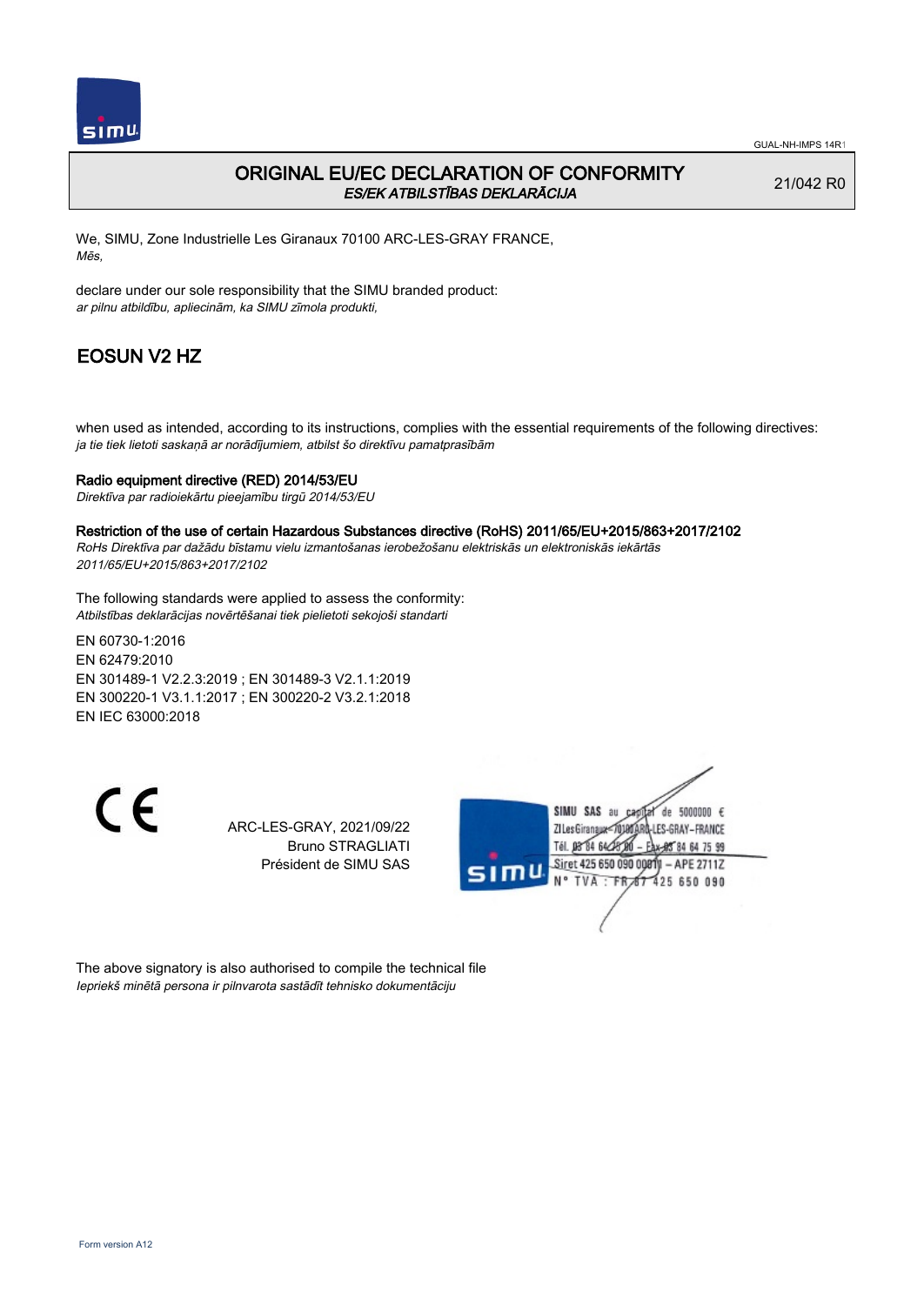

GUAL-NH-IMPS 14R1

## ORIGINAL EU/EC DECLARATION OF CONFORMITY OORSPRONKELIJKE EU/EG-CONFORMITEITSVERKLARING

21/042 R0

We, SIMU, Zone Industrielle Les Giranaux 70100 ARC-LES-GRAY FRANCE, Wij,

declare under our sole responsibility that the SIMU branded product: verklaren op eigen verantwoordelijkheid dat het produkt van het SIMU

# EOSUN V2 HZ

when used as intended, according to its instructions, complies with the essential requirements of the following directives: wanneer gebruikt voor de juiste toepassing voldoet aan de essentiële eisen van de volgende richtlijnen

### Radio equipment directive (RED) 2014/53/EU

Richtlijn radioapparatuur 2014/53/EU

#### Restriction of the use of certain Hazardous Substances directive (RoHS) 2011/65/EU+2015/863+2017/2102 RoHS Richtlijn 2011/65/EU+2015/863+2017/2102

The following standards were applied to assess the conformity: De volgende referentiestandaarden worden toegepast om de overeenstemming te evalueren

EN 60730‑1:2016 EN 62479:2010 EN 301489‑1 V2.2.3:2019 ; EN 301489‑3 V2.1.1:2019 EN 300220‑1 V3.1.1:2017 ; EN 300220‑2 V3.2.1:2018 EN IEC 63000:2018

C E

ARC-LES-GRAY, 2021/09/22 Bruno STRAGLIATI Président de SIMU SAS



The above signatory is also authorised to compile the technical file De bovengenoemde persoon is ook bevoegd om het technisch dossier samen te stellen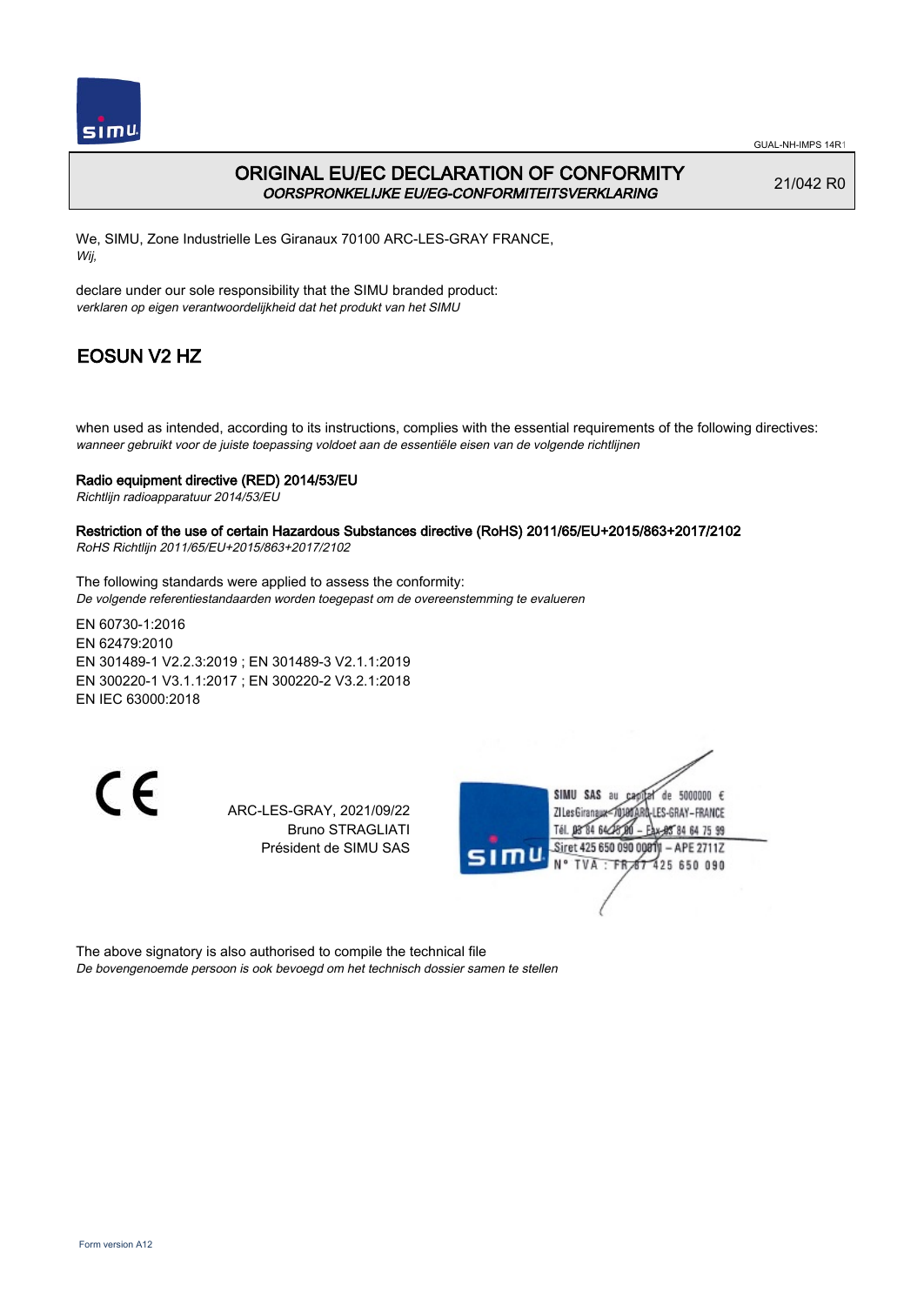

## ORIGINAL EU/EC DECLARATION OF CONFORMITY ORIGINAL EU / CE - ERKLÆRING

21/042 R0

We, SIMU, Zone Industrielle Les Giranaux 70100 ARC-LES-GRAY FRANCE, Vi,

declare under our sole responsibility that the SIMU branded product: erklærer under vårt eneansvar at SIMU merket produkt

# EOSUN V2 HZ

when used as intended, according to its instructions, complies with the essential requirements of the following directives: når de brukes som forutsatt, i henhold til sin instruks, i samsvar med de grunnlegende kravene i følgende direktiver

#### Radio equipment directive (RED) 2014/53/EU

Radioutstyr direktivet 2014/53/EU

#### Restriction of the use of certain Hazardous Substances directive (RoHS) 2011/65/EU+2015/863+2017/2102 RoHS-direktivet 2011/65/EU+2015/863+2017/2102

The following standards were applied to assess the conformity: Følgende referansestandarder ble brukt for å vurdere samsvar

EN 60730‑1:2016 EN 62479:2010 EN 301489‑1 V2.2.3:2019 ; EN 301489‑3 V2.1.1:2019 EN 300220‑1 V3.1.1:2017 ; EN 300220‑2 V3.2.1:2018 EN IEC 63000:2018

 $\epsilon$ 

ARC-LES-GRAY, 2021/09/22 Bruno STRAGLIATI Président de SIMU SAS



The above signatory is also authorised to compile the technical file Ovennevnte underskrevet fullmakt til å utarbeide den tekniske dokumentasjonen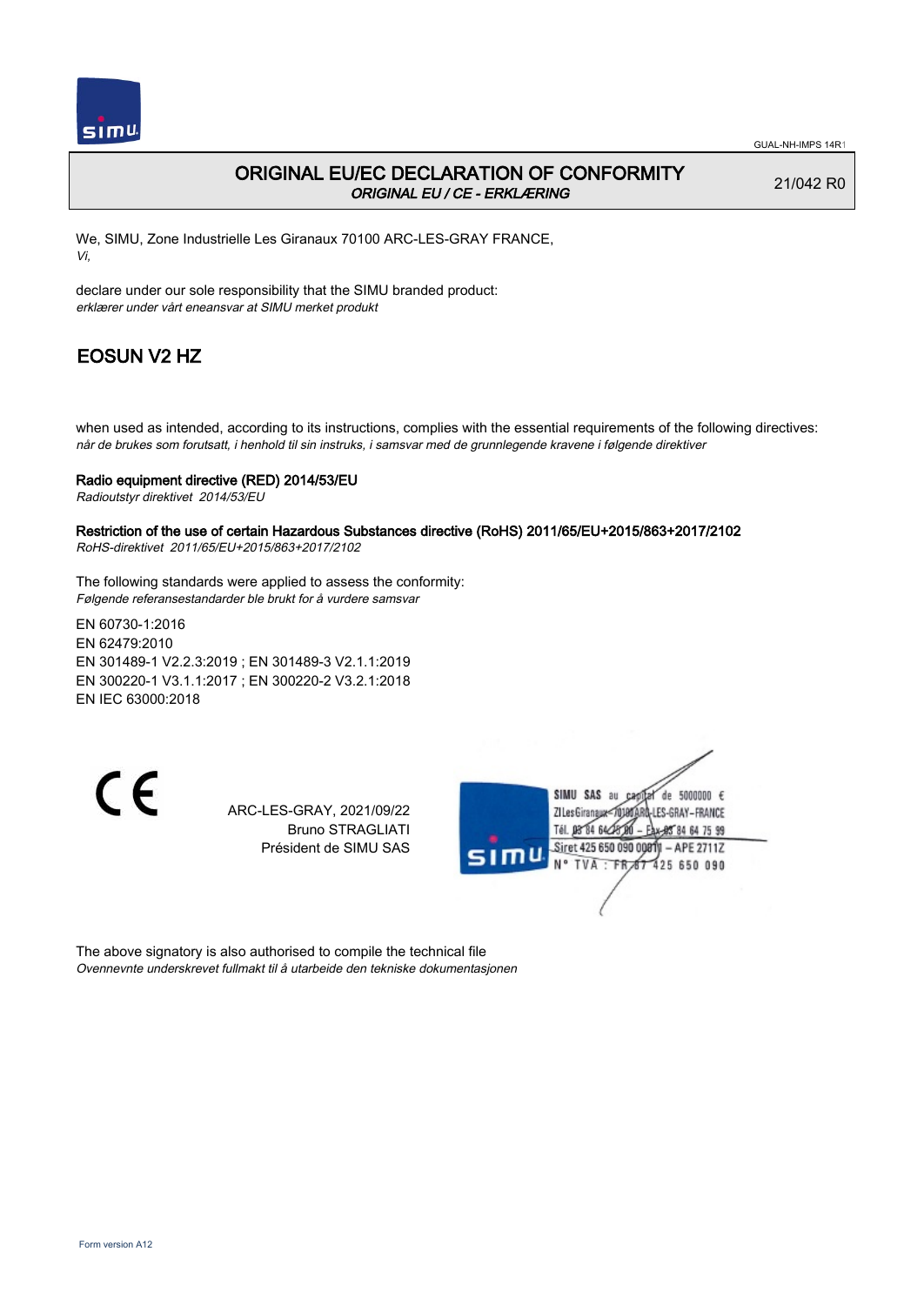

## ORIGINAL EU/EC DECLARATION OF CONFORMITY ORYGINALNA DEKLARACJA ZGODNOŚCI UE/WE

21/042 R0

We, SIMU, Zone Industrielle Les Giranaux 70100 ARC-LES-GRAY FRANCE, My,

declare under our sole responsibility that the SIMU branded product: deklarujemy z pełną odpowiedzialnością, że produkt oznaczony marką SIMU

# EOSUN V2 HZ

when used as intended, according to its instructions, complies with the essential requirements of the following directives: gdy jest używany zgodnie z przeznaczeniem i instrukcjami, spełnia podstawowe wymagania następujących Dyrektyw

### Radio equipment directive (RED) 2014/53/EU

Dyrektywa o urządzeniach radiowych 2014/53/EU

### Restriction of the use of certain Hazardous Substances directive (RoHS) 2011/65/EU+2015/863+2017/2102

Dyrektywa RoHS 2011/65/EU+2015/863+2017/2102

The following standards were applied to assess the conformity: Do oceny zgodności zostały zastosowane następujące normy

EN 60730‑1:2016 EN 62479:2010 EN 301489‑1 V2.2.3:2019 ; EN 301489‑3 V2.1.1:2019 EN 300220‑1 V3.1.1:2017 ; EN 300220‑2 V3.2.1:2018 EN IEC 63000:2018

 $\epsilon$ 

ARC-LES-GRAY, 2021/09/22 Bruno STRAGLIATI Président de SIMU SAS



The above signatory is also authorised to compile the technical file Osoba wskazana powyżej jest również upoważniony do przygotowania dokumentacji technicznej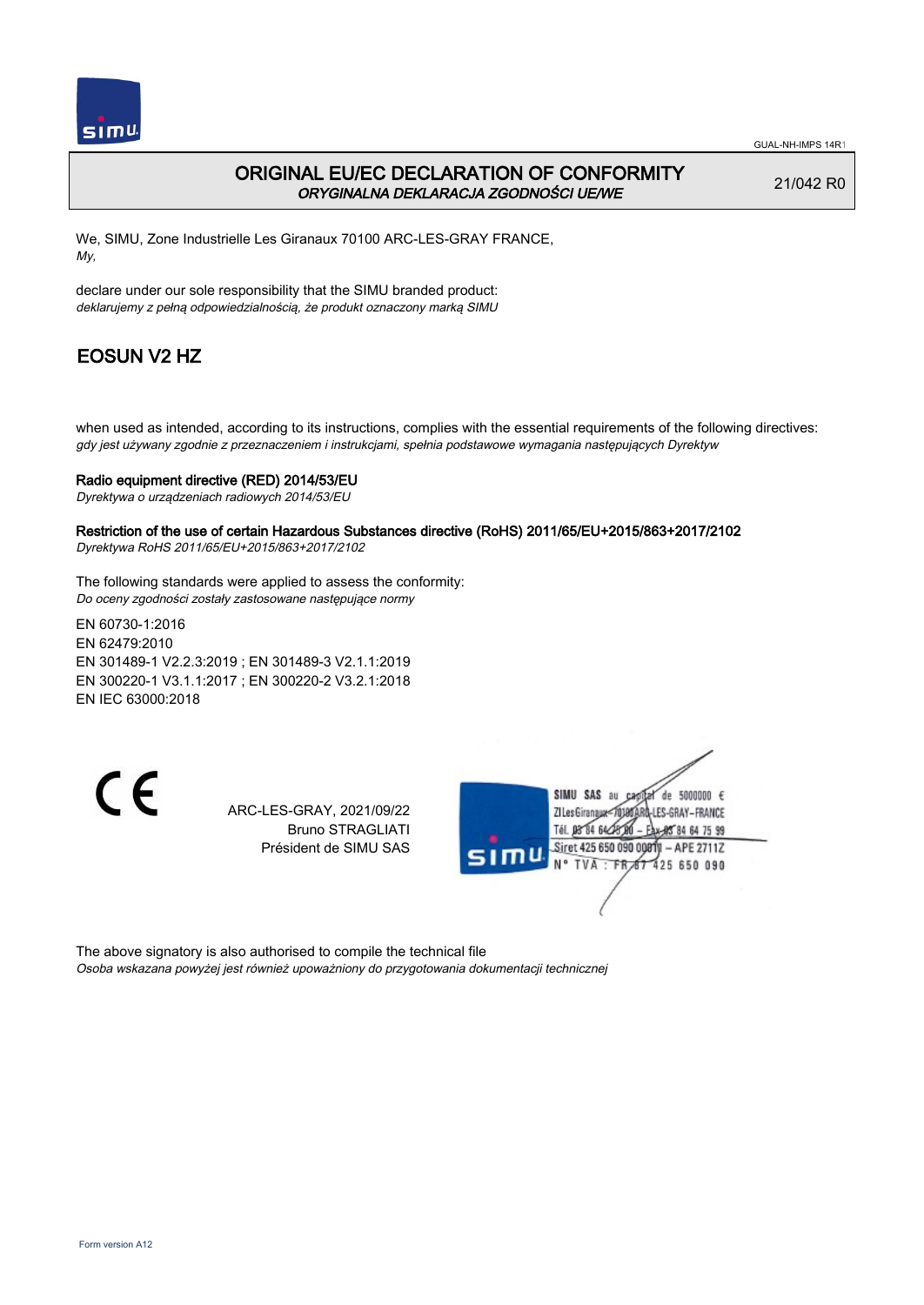

### ORIGINAL EU/EC DECLARATION OF CONFORMITY DECLARAÇÃO UE/CE DE CONFORMIDADE ORIGINAL

21/042 R0

We, SIMU, Zone Industrielle Les Giranaux 70100 ARC-LES-GRAY FRANCE, Nós,

declare under our sole responsibility that the SIMU branded product: declaramos sob nossa única responsabilidade que o dispositivo marca SIMU

# EOSUN V2 HZ

when used as intended, according to its instructions, complies with the essential requirements of the following directives: Quando utilizado de acordo com sua a aplicação, segundo as suas instruções, cumpre os requisitos essenciais das seguintes diretivas

#### Radio equipment directive (RED) 2014/53/EU

Diretiva equipamentos de rádio 2014/53/EU

# Restriction of the use of certain Hazardous Substances directive (RoHS) 2011/65/EU+2015/863+2017/2102

Diretiva RoHS 2011/65/EU+2015/863+2017/2102

The following standards were applied to assess the conformity: As normas de referência apresentadas em seguida foram aplicadas para avaliar a conformidade

EN 60730‑1:2016 EN 62479:2010 EN 301489‑1 V2.2.3:2019 ; EN 301489‑3 V2.1.1:2019 EN 300220‑1 V3.1.1:2017 ; EN 300220‑2 V3.2.1:2018 EN IEC 63000:2018

 $\epsilon$ 

ARC-LES-GRAY, 2021/09/22 Bruno STRAGLIATI Président de SIMU SAS



The above signatory is also authorised to compile the technical file A pessoa nomeada acima também está autorizada a compilar o processo técnico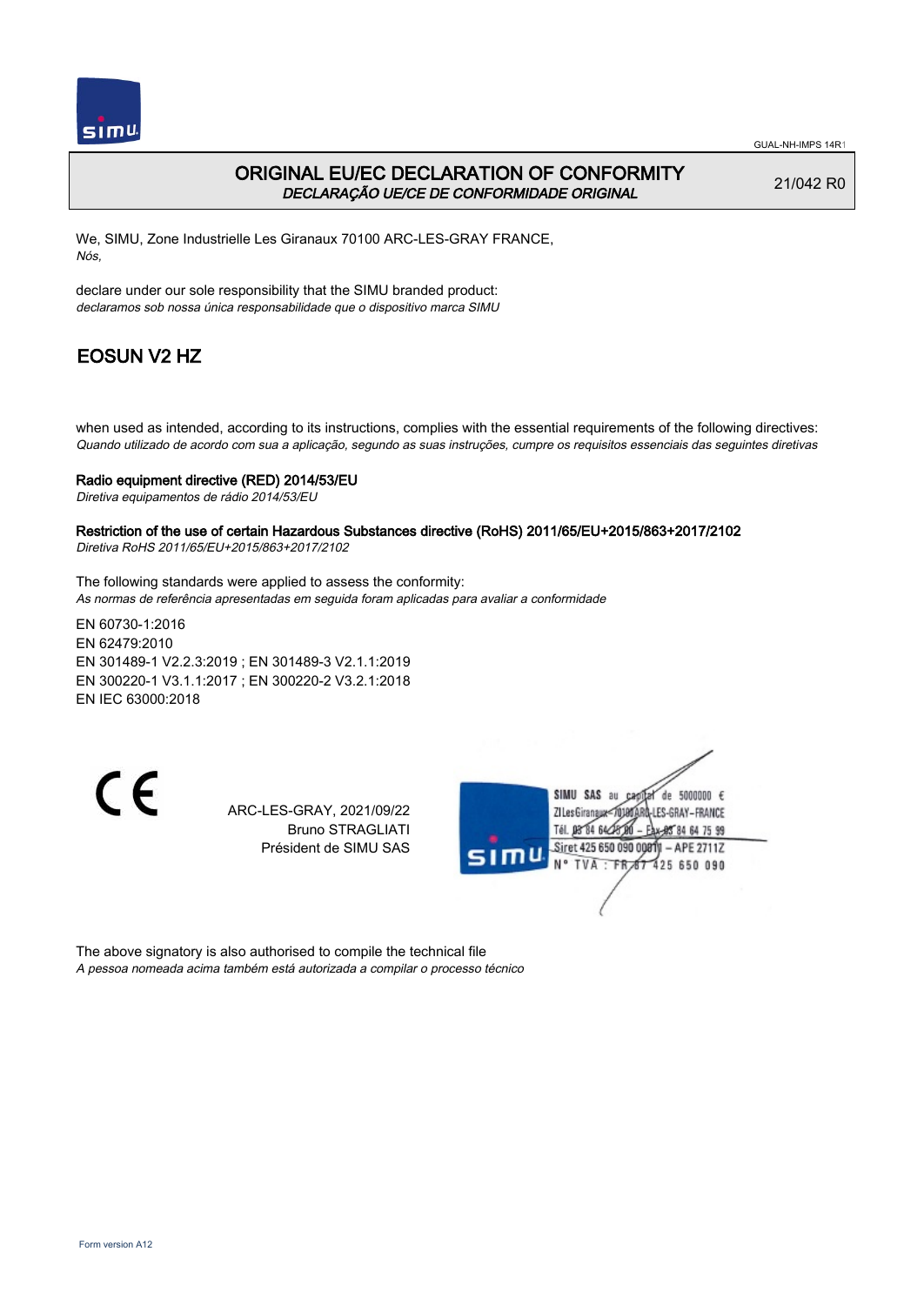

### ORIGINAL EU/EC DECLARATION OF CONFORMITY ORIGINAL EU/EC DECLARAIE DE CONFORMITATE

21/042 R0

We, SIMU, Zone Industrielle Les Giranaux 70100 ARC-LES-GRAY FRANCE, Noi,

declare under our sole responsibility that the SIMU branded product: declarăm pe propria răspundere că produsele marca SIMU

# EOSUN V2 HZ

when used as intended, according to its instructions, complies with the essential requirements of the following directives: utilizate conform destinaiei lor, aa cum este descris în manualul de utilizare, sunt în conformitate cu cerinele eseniale ale următoarelor directive

#### Radio equipment directive (RED) 2014/53/EU

Directiva privind echipamentele radio 2014/53/EU

## Restriction of the use of certain Hazardous Substances directive (RoHS) 2011/65/EU+2015/863+2017/2102

Directiva RoHS 2011/65/EU+2015/863+2017/2102

The following standards were applied to assess the conformity: Următoarele standarde de referină au fost aplicate pentru respectarea conformităii

EN 60730‑1:2016 EN 62479:2010 EN 301489‑1 V2.2.3:2019 ; EN 301489‑3 V2.1.1:2019 EN 300220‑1 V3.1.1:2017 ; EN 300220‑2 V3.2.1:2018 EN IEC 63000:2018

CE

ARC-LES-GRAY, 2021/09/22 Bruno STRAGLIATI Président de SIMU SAS



The above signatory is also authorised to compile the technical file Semnatarul de mai sus este, de asemenea, autorizat să întocmească dosarul tehnic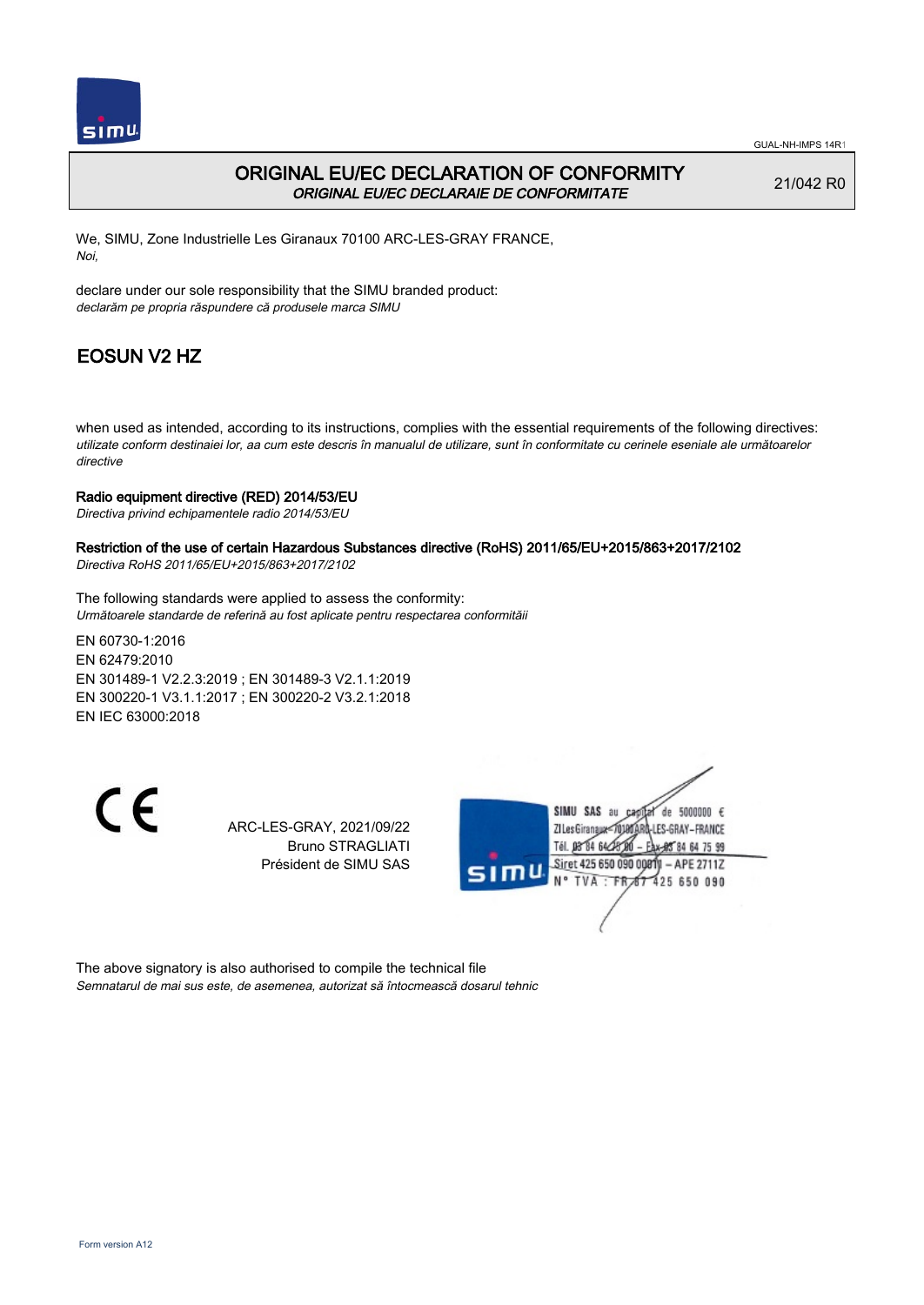

GUAL-NH-IMPS 14R1

## ORIGINAL EU/EC DECLARATION OF CONFORMITY ORIGINAL EU/EG-FÖRSÄKRAN OM ÖVERENSSTÄMMELSE

21/042 R0

We, SIMU, Zone Industrielle Les Giranaux 70100 ARC-LES-GRAY FRANCE, Vi,

declare under our sole responsibility that the SIMU branded product: försäkrar på eget ansvar att produkten av varumärket SIMU

# EOSUN V2 HZ

when used as intended, according to its instructions, complies with the essential requirements of the following directives: uppfyller de grundläggande kraven i följande direktiv när den används på det sätt som avses, i enlighet med bruksanvisningen

### Radio equipment directive (RED) 2014/53/EU

Direktivet om radioutrustning 2014/53/EU

Restriction of the use of certain Hazardous Substances directive (RoHS) 2011/65/EU+2015/863+2017/2102 RoHS-direktivet 2011/65/EU+2015/863+2017/2102

The following standards were applied to assess the conformity: Följande referensnormer har tillämpats för att göra en bedömning av överensstämmelsen

EN 60730‑1:2016 EN 62479:2010 EN 301489‑1 V2.2.3:2019 ; EN 301489‑3 V2.1.1:2019 EN 300220‑1 V3.1.1:2017 ; EN 300220‑2 V3.2.1:2018 EN IEC 63000:2018

C E

ARC-LES-GRAY, 2021/09/22 Bruno STRAGLIATI Président de SIMU SAS



The above signatory is also authorised to compile the technical file Den person som anges ovan är också behörig att ställa samman den tekniska dokumentationen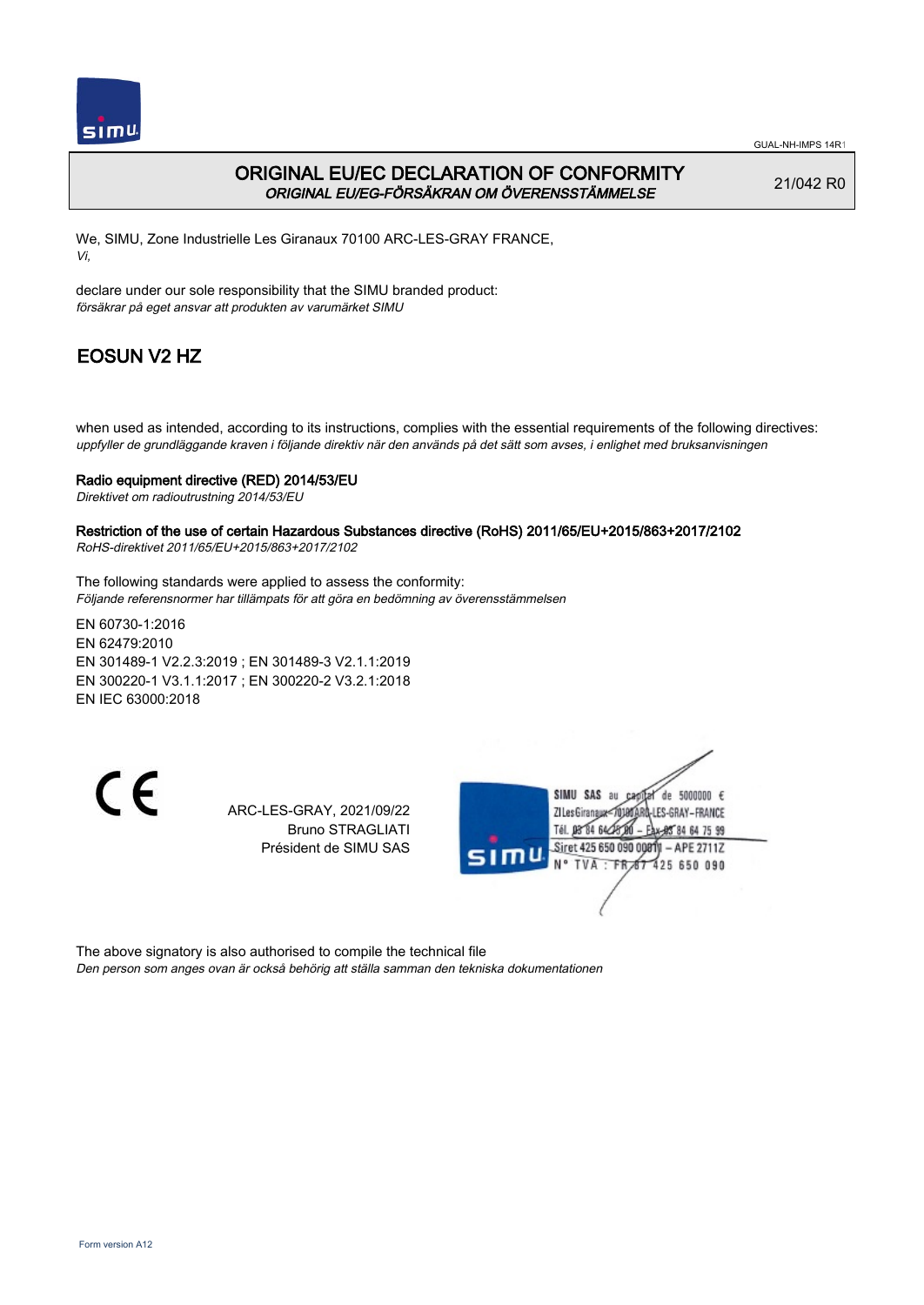

## ORIGINAL EU/EC DECLARATION OF CONFORMITY ORIGINÁLNE VYHLÁSENIE EU/ES O ZHODE

21/042 R0

We, SIMU, Zone Industrielle Les Giranaux 70100 ARC-LES-GRAY FRANCE, My,

declare under our sole responsibility that the SIMU branded product: vyhlasujeme na svoju výlučnú zodpovednosť, že výrobok značky SIMU

# EOSUN V2 HZ

when used as intended, according to its instructions, complies with the essential requirements of the following directives: ak je používaný v súlade s účelom použitia a s návodom, spĺňa základné požiadavky týchto smerníc

### Radio equipment directive (RED) 2014/53/EU

Smernica o sprístupňovaniu rádiových zariadení na trhu 2014/53/EU

#### Restriction of the use of certain Hazardous Substances directive (RoHS) 2011/65/EU+2015/863+2017/2102

Smernica o obmedzení používania určitých nebezpečných látok v elektrických a elektronických zariadeniach 2011/65/EU+2015/863+2017/2102

The following standards were applied to assess the conformity: Pre posúdenie zhody boli použité následujúce normy

EN 60730‑1:2016 EN 62479:2010 EN 301489‑1 V2.2.3:2019 ; EN 301489‑3 V2.1.1:2019 EN 300220‑1 V3.1.1:2017 ; EN 300220‑2 V3.2.1:2018 EN IEC 63000:2018

CE

ARC-LES-GRAY, 2021/09/22 Bruno STRAGLIATI Président de SIMU SAS



The above signatory is also authorised to compile the technical file uvedená osoba je tiež osoba zodpovedná za vypracovanie technickej dokumentácie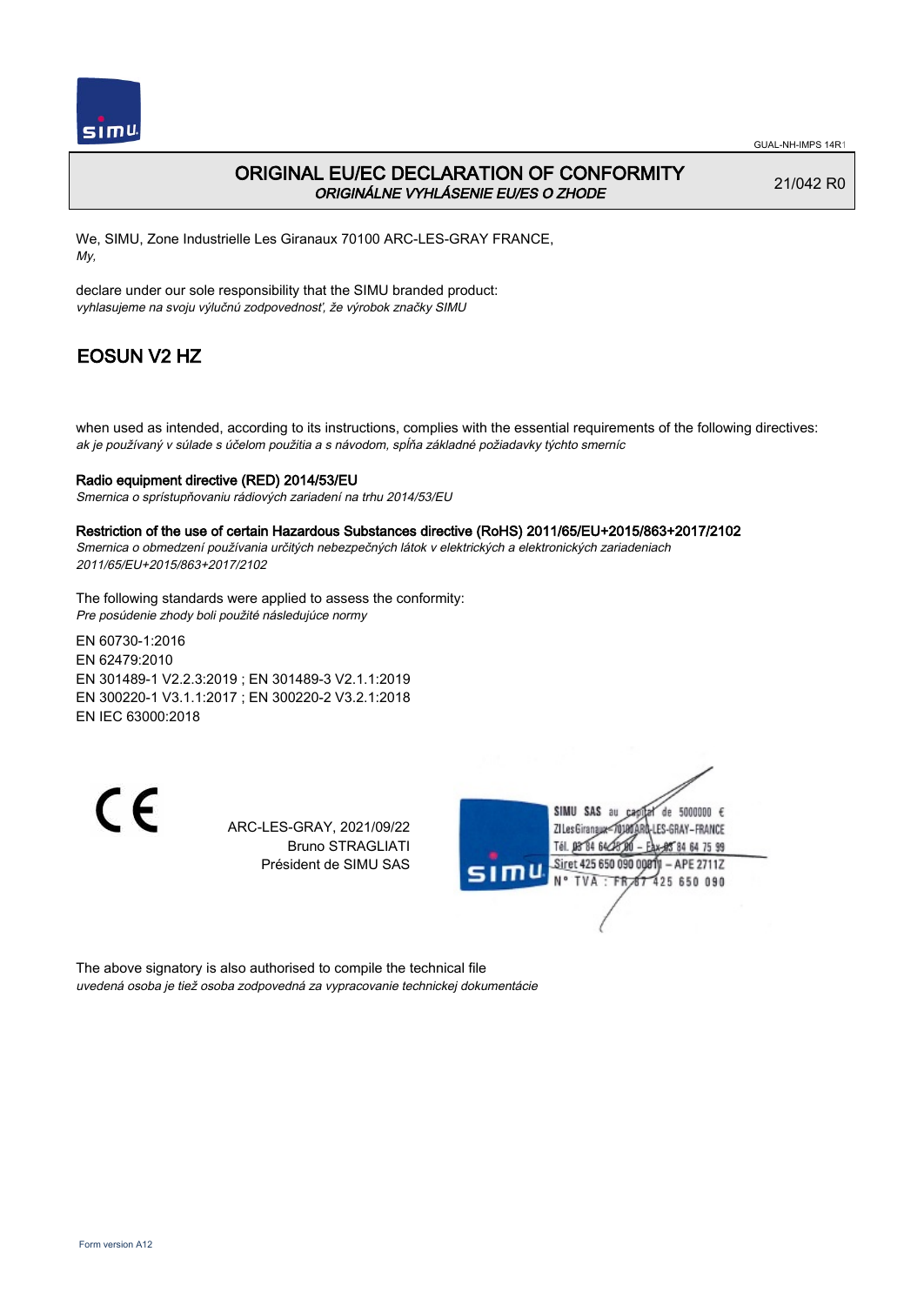

## ORIGINAL EU/EC DECLARATION OF CONFORMITY IZJAVA O SKLADNOSTI / IZJAVA O LASTNOSTIH

21/042 R0

We, SIMU, Zone Industrielle Les Giranaux 70100 ARC-LES-GRAY FRANCE, Mi,

declare under our sole responsibility that the SIMU branded product: S polno odgovornostjo izjavljamo, da izdelki blagovne znamke SIMU

# EOSUN V2 HZ

when used as intended, according to its instructions, complies with the essential requirements of the following directives: ko se uporabljajo v skladu z namembnostjo in navodili, ustrezajo bistvenim zahtevam naslednjih direktiv

### Radio equipment directive (RED) 2014/53/EU

Ditrektiva o Radijski opremi 2014/53/EU

## Restriction of the use of certain Hazardous Substances directive (RoHS) 2011/65/EU+2015/863+2017/2102

Direktiva RoHS 2011/65/EU+2015/863+2017/2102

The following standards were applied to assess the conformity: Za preverjanje skladnosti so bili uporabljeni naslednji standardi

EN 60730‑1:2016 EN 62479:2010 EN 301489‑1 V2.2.3:2019 ; EN 301489‑3 V2.1.1:2019 EN 300220‑1 V3.1.1:2017 ; EN 300220‑2 V3.2.1:2018 EN IEC 63000:2018

 $\epsilon$ 

ARC-LES-GRAY, 2021/09/22 Bruno STRAGLIATI Président de SIMU SAS



The above signatory is also authorised to compile the technical file Podpisnik, naveden zgoraj, je pooblaščen tudi za pripravo tehnične dokumentacije